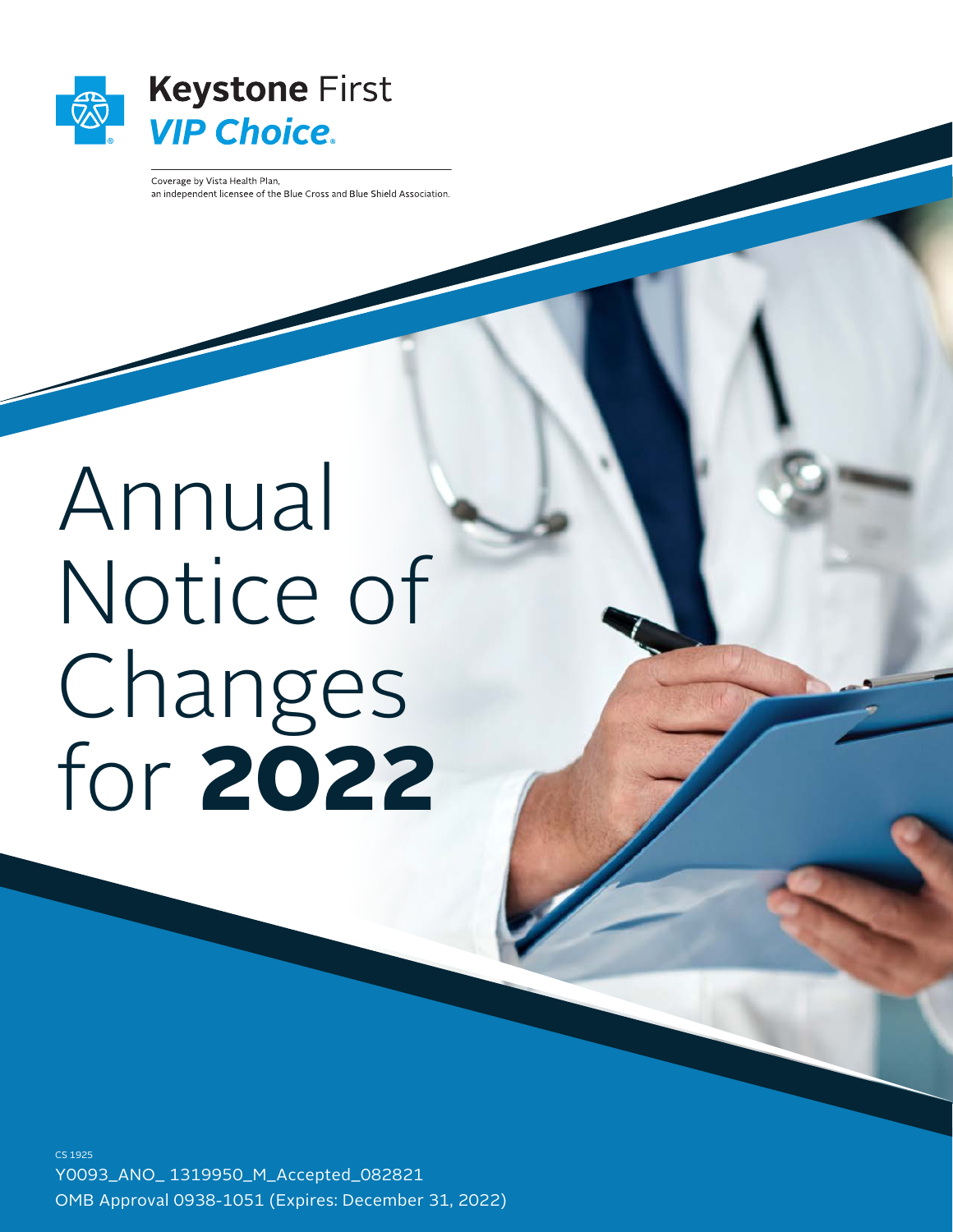# **Keystone First VIP Choice (HMO-SNP) offered by Vista Health Plan, Inc.**

# **Annual Notice of Changes for 2022**

You are currently enrolled as a member of Keystone First VIP Choice. Next year, there will be some changes to the plan's costs and benefits*. This booklet tells about the changes.* 

#### **What to do now**

**1. ASK:** Which changes apply to you

 $\Box$  Check the changes to our benefits and costs to see if they affect you.

- It's important to review your coverage now to make sure it will meet your needs next year.
- Do the changes affect the services you use?
- Look in Section 1.5 for information about benefit and cost changes for our plan.

 $\Box$  Check the changes in the booklet to our prescription drug coverage to see if they affect you.

- Will your drugs be covered?
- Are your drugs in a different tier, with different cost sharing?
- Do any of your drugs have new restrictions, such as needing approval from us before you fill your prescription?
- Can you keep using the same pharmacies? Are there changes to the cost of using this pharmacy?
- Review the 2022 Drug List and look in Section 1.6 for information about changes to our drug coverage.
- Your drug costs may have risen since last year. Talk to your doctor about lower cost alternatives that may be available for you; this may save you in annual out-of-pocket costs throughout the year. To get additional information on drug prices visit [go.medicare.gov/drugprices,](http://go.medicare.gov/drugprices) and click the "dashboards" link in the middle of the second Note toward the bottom of the page. These dashboards highlight which manufacturers have been increasing their prices and also show other year-to-year drug price information. Keep in mind that your plan benefits will determine exactly how much your own drug costs may change.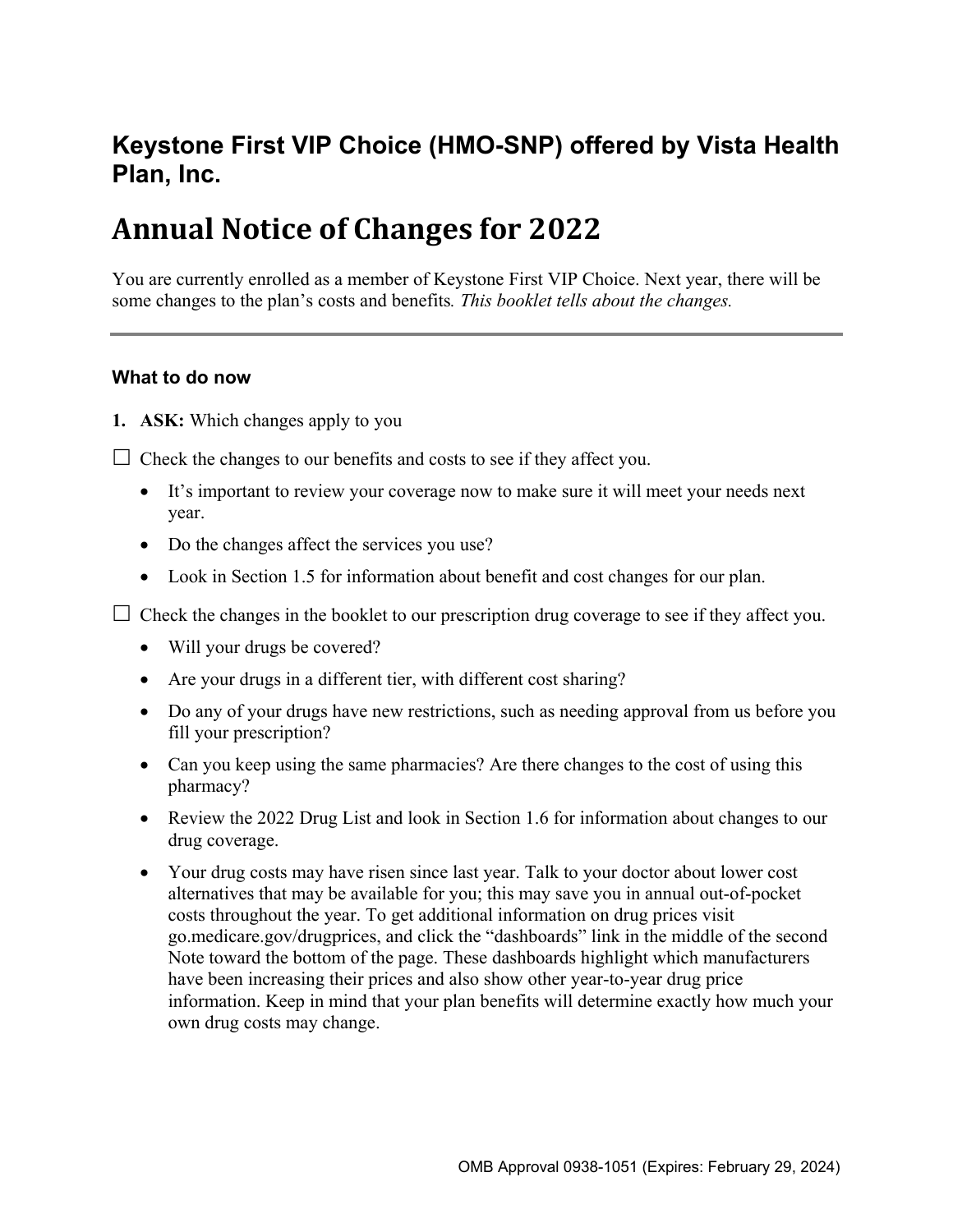$\Box$  Check to see if your doctors and other providers will be in our network next year.

- Are your doctors, including specialists you see regularly, in our network?
- What about the hospitals or other providers you use?
- Look in Section 1.3 for information about our *Provider Directory*.
- $\Box$  Think about your overall health care costs.
	- How much will you spend out-of-pocket for the services and prescription drugs you use regularly?
	- How much will you spend on your premium and deductibles?
	- How do your total plan costs compare to other Medicare coverage options?
- $\Box$  Think about whether you are happy with our plan.
- **2. COMPARE:** Learn about other plan choices

 $\Box$  Check coverage and costs of plans in your area.

- Use the personalized search feature on the Medicare Plan Finder at [www.medicare.gov/plan-compare](http://www.medicare.gov/plan-compare) website.
- Review the list in the back of your *Medicare & You 2022* handbook.
- Look in Section 2 to learn more about your choices.

 $\Box$  Once you narrow your choice to a preferred plan, confirm your costs and coverage on the plan's website.

- **3. CHOOSE:** Decide whether you want to change your plan
	- If you don't join another plan by December 7, 2021, you will be enrolled in Keystone First VIP Choice.
	- If you want to **change to a different plan** that may better meet your needs, you can switch plans between October 15 and December 7. Look in section 3, page 14 to learn more about your choices.
- **4. ENROLL:** To change plans, join a plan between **October 15** and **December 7, 2021**
	- If you don't join another plan by **December 7, 2021**, you will be enrolled in Keystone First VIP Choice*.*
	- If you join another plan between **October 15** and **December 7, 2021**, your new coverage will start on **January 1, 2022**. You will be automatically disenrolled from your current plan.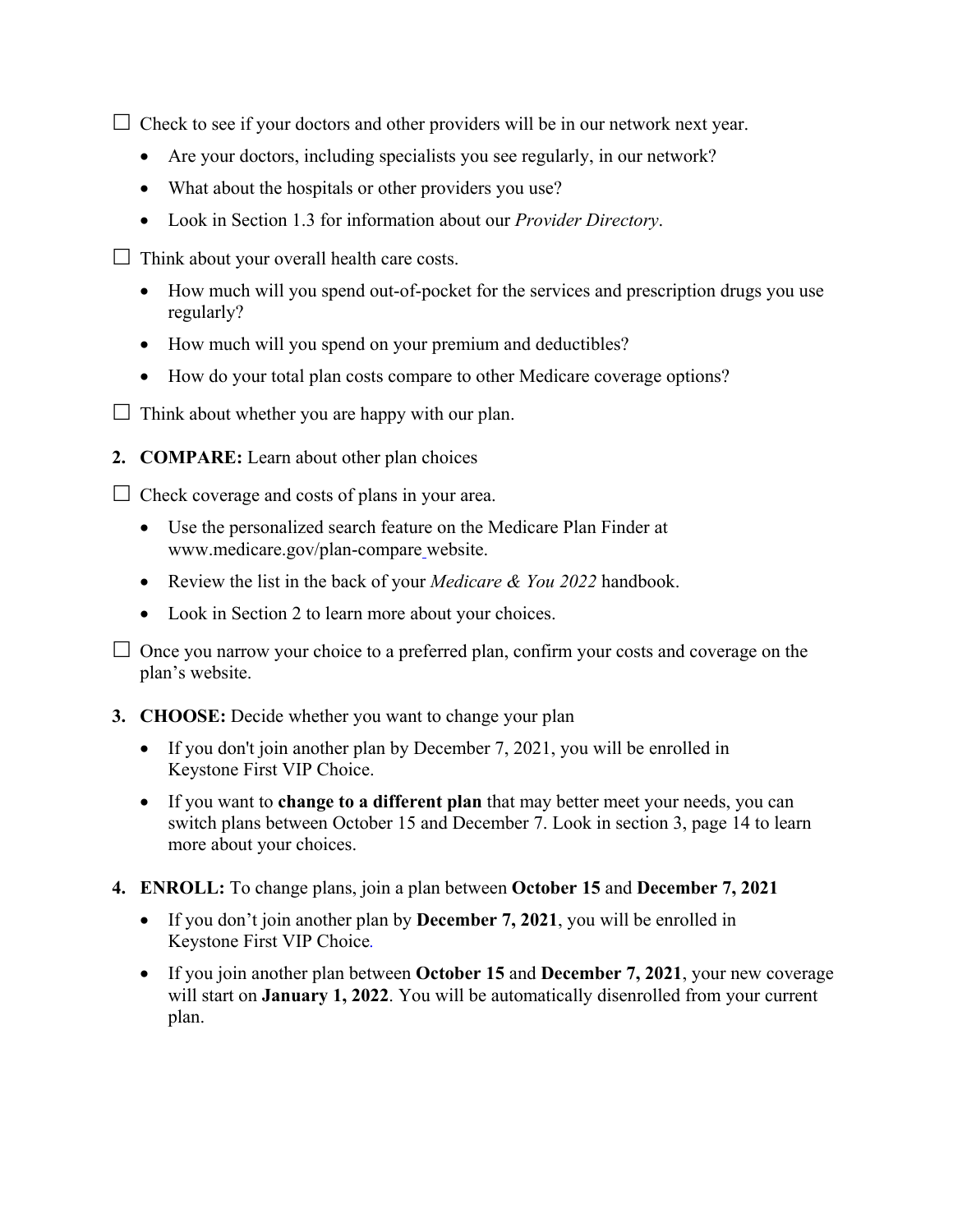## **Additional Resources**

Please contact our Member Services number at 1-800-450-1166 for additional information. (TTY users should call 711.) Hours are from October 1 – March 31: 8 a.m. – 8 p.m., seven days a week and from April 1 – September 30: 8 a.m. – 8 p.m., Monday through Friday.

- Please contact Member Services if you require this document in an alternative format such as large font, Braille or audio.
- **Coverage under this Plan qualifies as Qualifying Health Coverage (QHC)** and satisfies the Patient Protection and Affordable Care Act's (ACA) individual shared responsibility requirement. Please visit the Internal Revenue Service (IRS) website at [www.irs.gov/Affordable-Care-Act/Individuals-and-Families](http://www.irs.gov/Affordable-Care-Act/Individuals-and-Families) for more information.

#### **About Keystone First VIP Choice**

- Keystone First VIP Choice is an HMO-SNP plan with a Medicare contract and a contract with the Pennsylvania Medicaid program. Enrollment in Keystone First VIP Choice depends on contract renewal. The plan also has a written agreement with the Pennsylvania Medicaid program to coordinate your Medicaid benefits.
- When this booklet says "we," "us," or "our," it means Vista Health Plan, Inc. When it says "plan" or "our plan," it means Keystone First VIP Choice.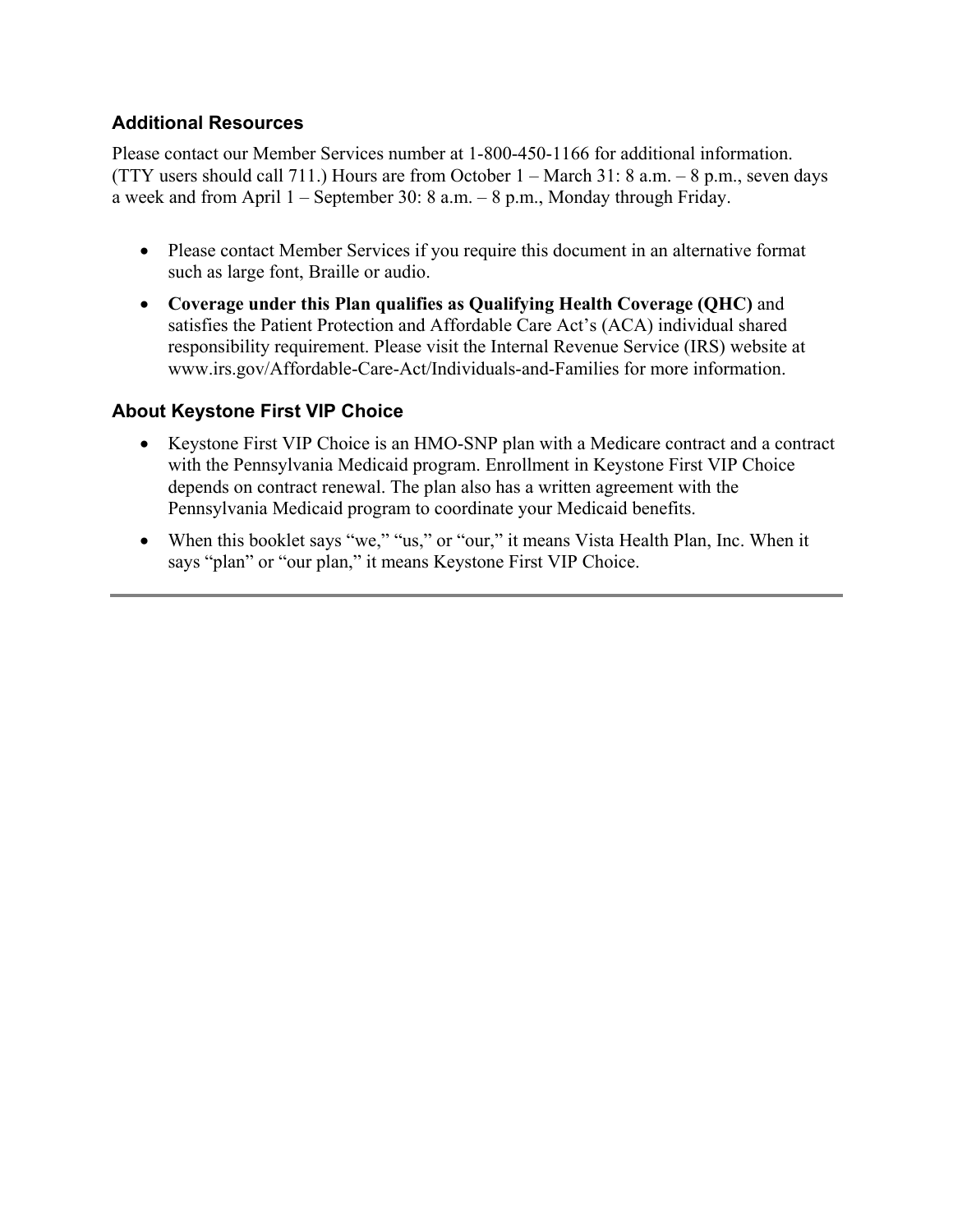# **Summary of Important Costs for 2022**

The table below compares the 2021 costs and 2022 costs for Keystone First VIP Choice in several important areas. **Please note this is only a summary of changes**. A copy of the *Evidence of Coverage* is located on our website at [www.keystonefirstvipchoice.com.](http://www.keystonefirstvipchoice.com) You may also call Member Services to ask us to mail you an *Evidence of Coverage*. If you are eligible for Medicare cost-sharing assistance under Medicaid, you pay \$0 for your deductible, doctor office visits, and inpatient hospital stays.

| Cost                                                                                                                                                                                                                                                                                                                       | 2021 (this year)                      | 2022 (next year)                      |
|----------------------------------------------------------------------------------------------------------------------------------------------------------------------------------------------------------------------------------------------------------------------------------------------------------------------------|---------------------------------------|---------------------------------------|
| Monthly plan premium*                                                                                                                                                                                                                                                                                                      | \$0                                   | \$0                                   |
| * Your premium may be higher or<br>lower than this amount. See Section<br>1.1 for details.                                                                                                                                                                                                                                 |                                       |                                       |
| <b>Doctor office visits</b>                                                                                                                                                                                                                                                                                                | Primary care visits: \$0 per<br>visit | Primary care visits: \$0 per<br>visit |
|                                                                                                                                                                                                                                                                                                                            | Specialist visits: \$0 per<br>visit   | Specialist visits: \$0 per<br>visit   |
| <b>Inpatient hospital stays</b>                                                                                                                                                                                                                                                                                            | \$0 copay                             | \$0 copay                             |
| Includes inpatient acute, inpatient<br>rehabilitation, long-term care<br>hospitals and other types of<br>inpatient hospital services. Inpatient<br>hospital care starts the day you are<br>formally admitted to the hospital<br>with a doctor's order. The day<br>before you are discharged is your<br>last inpatient day. |                                       |                                       |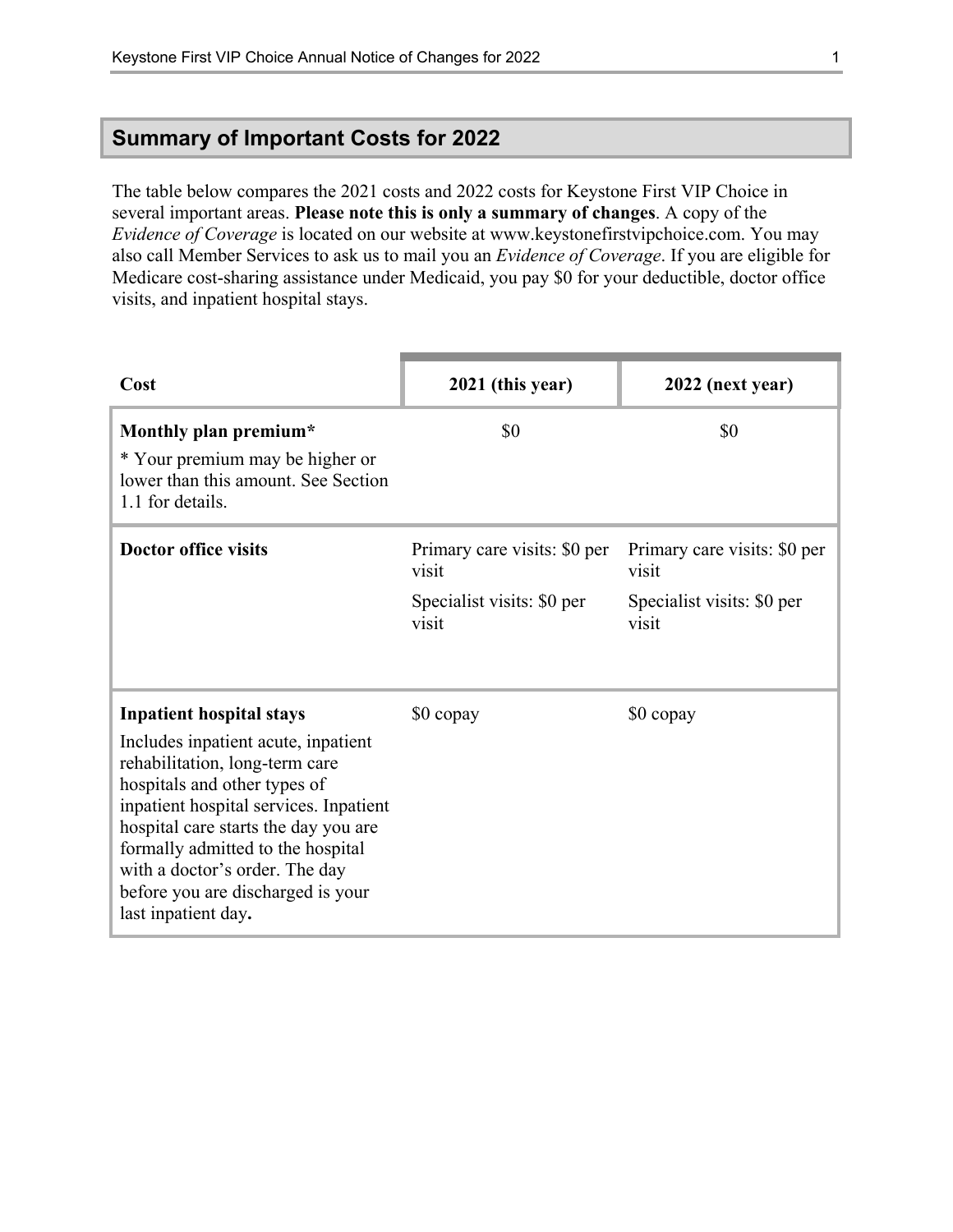| Cost                                                                                                                                                                    | 2021 (this year)                                                                                                                                                                                                  | 2022 (next year)                                                                                                                                                                                                      |
|-------------------------------------------------------------------------------------------------------------------------------------------------------------------------|-------------------------------------------------------------------------------------------------------------------------------------------------------------------------------------------------------------------|-----------------------------------------------------------------------------------------------------------------------------------------------------------------------------------------------------------------------|
| Part D prescription drug coverage<br>(See Section 1.6 for details.)                                                                                                     | Deductible: \$0 or \$445<br>Copayment during the<br>Initial Coverage Stage:<br>Drug Tier 1: You pay<br>\$0, \$1.30, or \$3.70<br>per prescription.<br>Drug Tier 2: You pay<br>$\bullet$<br>\$0, \$4.00, or \$9.20 | Deductible: \$0 or \$480<br>Copayment during the<br>Initial Coverage Stage:<br>Drug Tier 1: You pay<br>\$0, \$1.35, or \$3.95 per<br>prescription.<br>Drug Tier 2: You pay<br>$\bullet$<br>\$0, \$4.00, or \$9.85 per |
| Maximum out-of-pocket amount<br>This is the <u>most</u> you will pay<br>out-of-pocket for your covered<br>Part A and Part B services.<br>(See Section 1.2 for details.) | per prescription.<br>\$3,400<br>You are not responsible<br>for paying any out-of-<br>pocket costs toward the<br>maximum out-of-pocket<br>amount for covered Part<br>A and Part B services.                        | prescription<br>\$3,400<br>You are not responsible<br>for paying any out-of-<br>pocket costs toward the<br>maximum out-of-pocket<br>amount for covered Part A<br>and Part B services.                                 |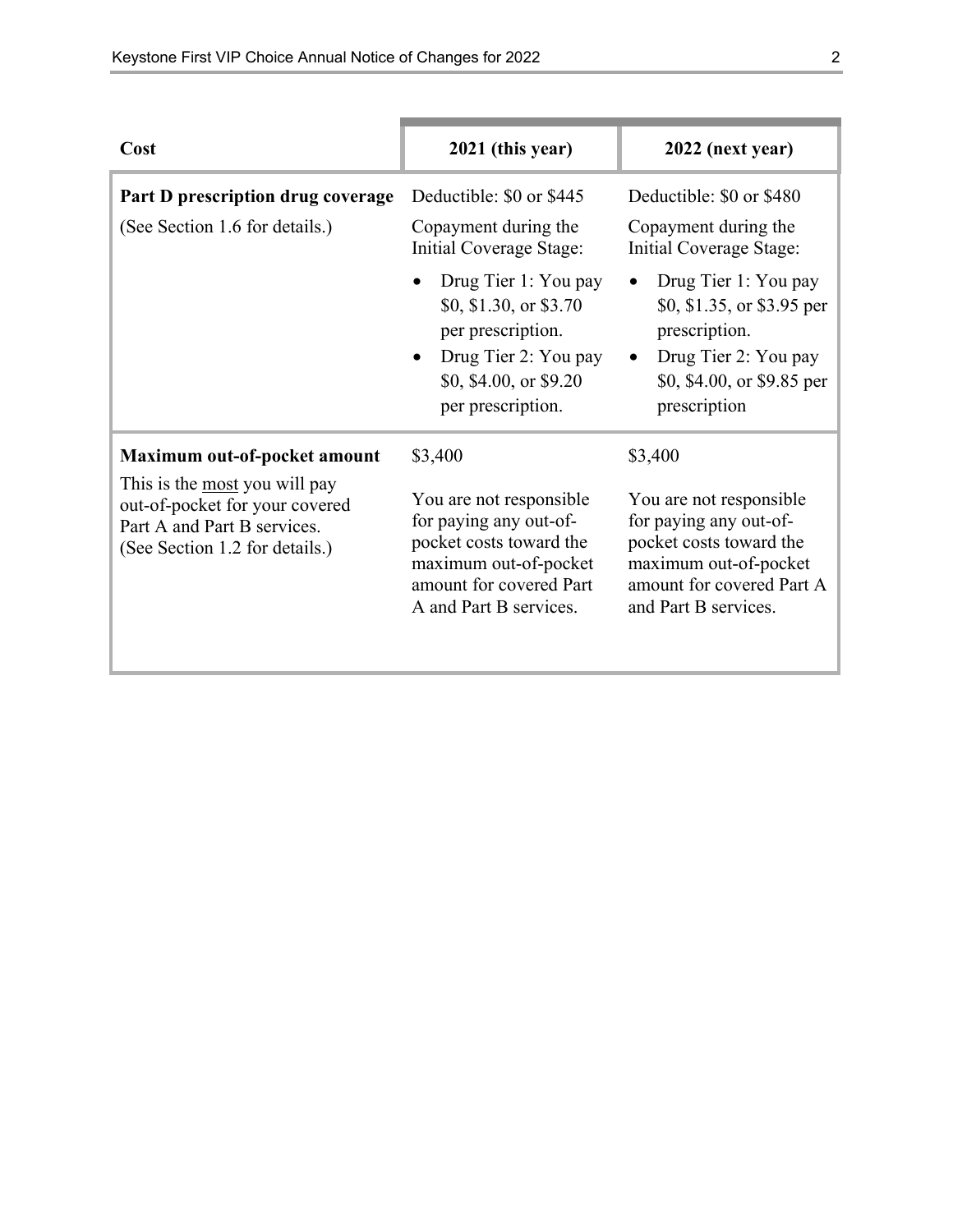# *Annual Notice of Changes* **for 2022 Table of Contents**

|--|

| <b>SECTION 1</b> | Changes to Benefits and Costs for Next Year  4         |  |
|------------------|--------------------------------------------------------|--|
|                  |                                                        |  |
|                  |                                                        |  |
|                  |                                                        |  |
|                  |                                                        |  |
|                  |                                                        |  |
|                  |                                                        |  |
| <b>SECTION 2</b> |                                                        |  |
|                  |                                                        |  |
|                  |                                                        |  |
| <b>SECTION 3</b> |                                                        |  |
| <b>SECTION 4</b> | Programs That Offer Free Counseling about Medicare and |  |
| <b>SECTION 5</b> | Programs That Help Pay for Prescription Drugs  15      |  |
| <b>SECTION 6</b> |                                                        |  |
|                  |                                                        |  |
|                  |                                                        |  |
|                  |                                                        |  |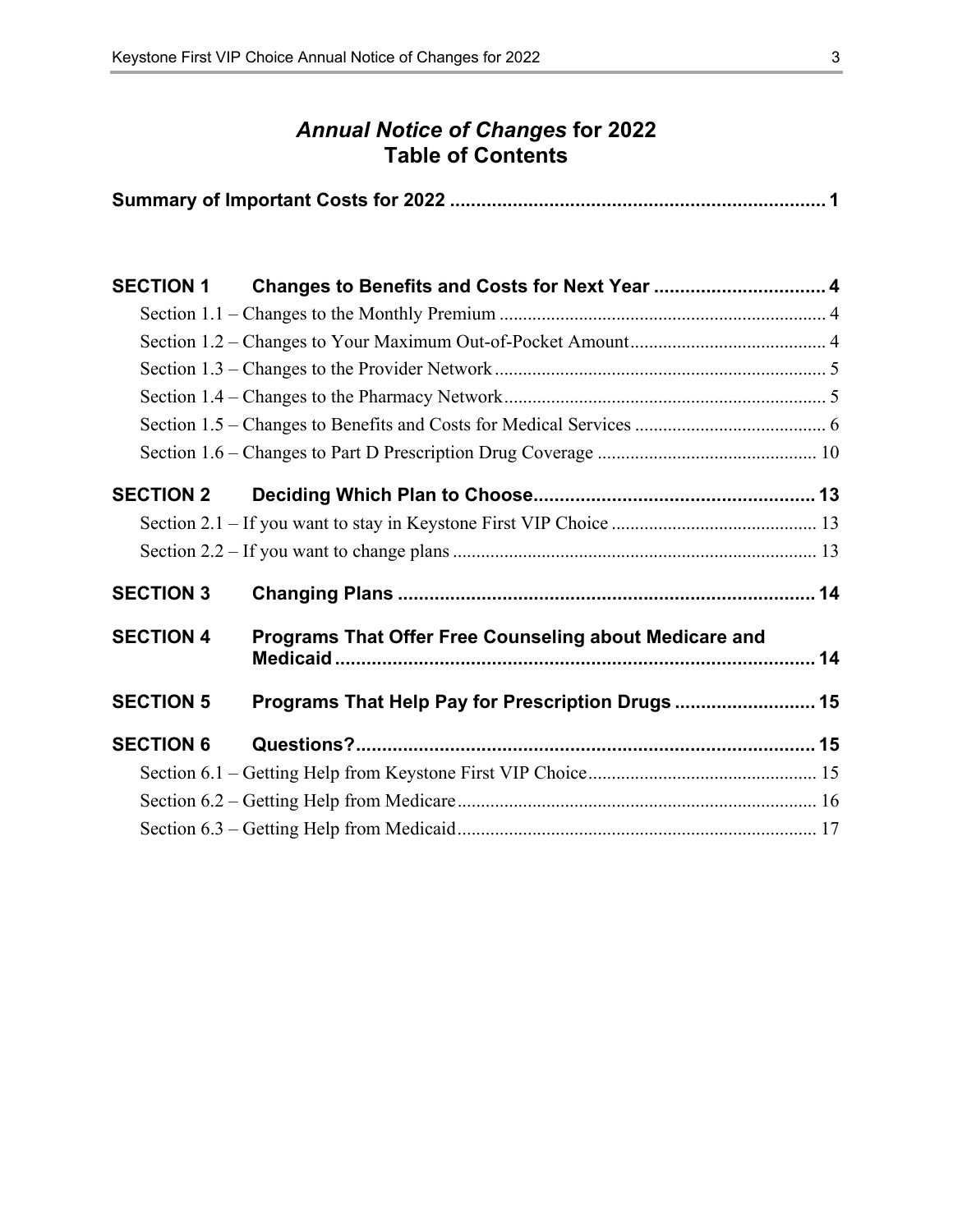# **SECTION 1 Changes to Benefits and Costs for Next Year**

| Cost                                                                                                      | 2021 (this year) | 2022 (next year) |
|-----------------------------------------------------------------------------------------------------------|------------------|------------------|
| <b>Monthly premium</b>                                                                                    | \$0              | \$0              |
| (You must also continue to pay your<br>Medicare Part B premium unless it is<br>paid for you by Medicaid.) |                  |                  |
| There is no change for the upcoming<br>benefit year.                                                      |                  |                  |

# **Section 1.1 – Changes to the Monthly Premium**

# **Section 1.2 – Changes to Your Maximum Out-of-Pocket Amount**

To protect you, Medicare requires all health plans to limit how much you pay "out-of-pocket" during the year. This limit is called the "maximum out-of-pocket amount." Once you reach this amount, you generally pay nothing for covered Part A and Part B services for the rest of the year.

| Cost                                                                                                                                                                                                                                                                                                                                                                                                                                                                                                                                                                                         | 2021 (this year) | 2022 (next year)                                                                                                                                                              |
|----------------------------------------------------------------------------------------------------------------------------------------------------------------------------------------------------------------------------------------------------------------------------------------------------------------------------------------------------------------------------------------------------------------------------------------------------------------------------------------------------------------------------------------------------------------------------------------------|------------------|-------------------------------------------------------------------------------------------------------------------------------------------------------------------------------|
| Maximum out-of-pocket amount<br>Because our members also get<br>assistance from Medicaid, very few<br>members ever reach this out-of-<br>pocket maximum.<br>You are not responsible for paying any<br>out-of-pocket costs toward the<br>maximum out-of-pocket amount for<br>covered Part A and Part B services.<br>Your costs for covered medical services<br>(such as copays) count toward your<br>maximum out-of-pocket amount. Your<br>costs for prescription drugs do not<br>count toward your maximum out-of-<br>pocket amount.<br>There is no change for the upcoming<br>benefit year. | \$3,400          | \$3,400<br>Once you have paid<br>\$3,400 out-of-pocket for<br>covered services, you<br>will pay nothing for<br>your covered services<br>for the rest of the<br>calendar year. |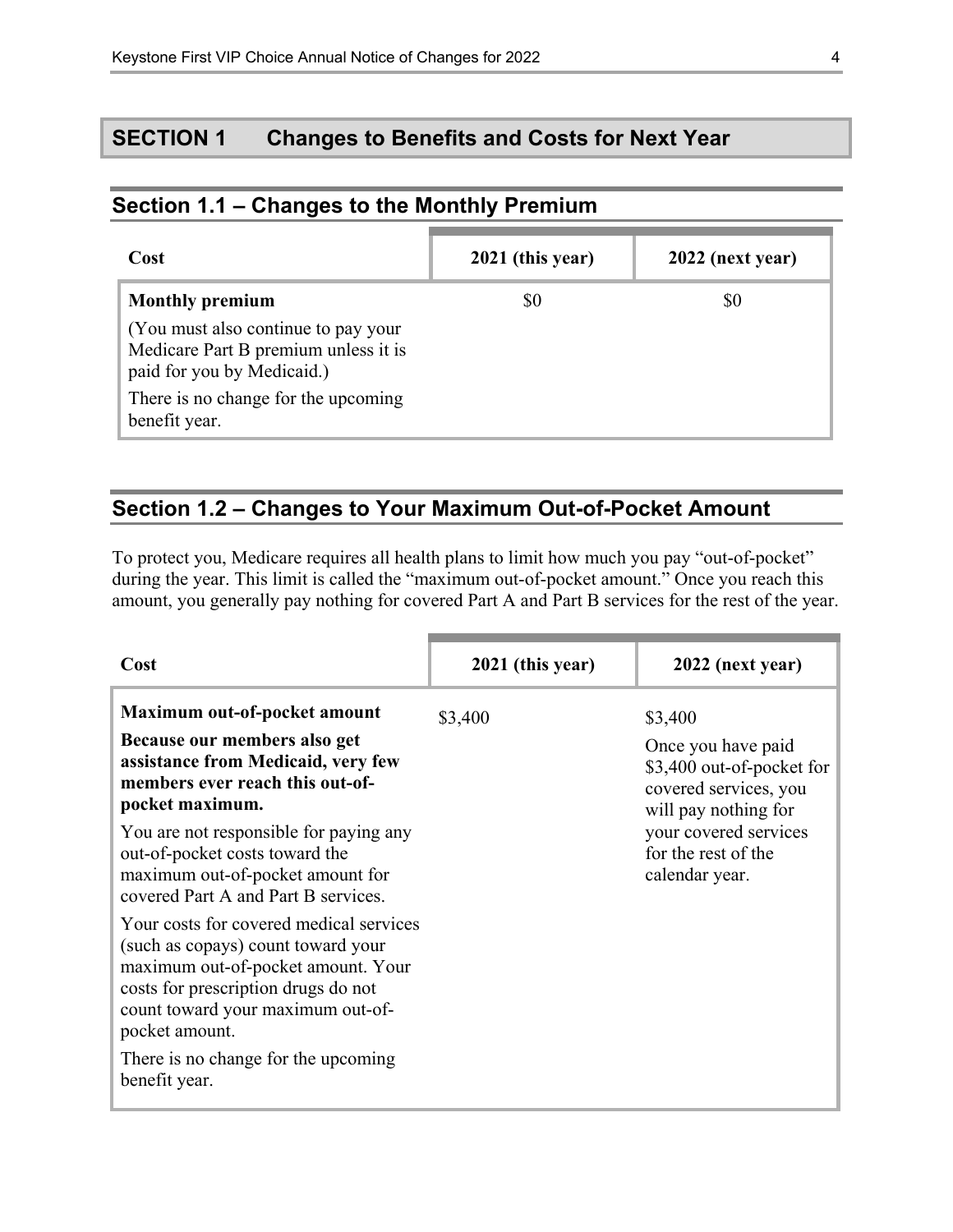#### **Section 1.3 – Changes to the Provider Network**

There are changes to our network of providers for next year. An updated *Provider Directory* is located on our website at [www.keystonefirstvipchoice.com.](http://www.keystonefirstvipchoice.com) You may also call Member Services for updated provider information or to ask us to mail you a *Provider Directory*. **Please review the 2022** *Provider Directory* **to see if your providers (primary care provider, specialists, hospitals, etc.) are in our network**.

It is important that you know that we may make changes to the hospitals, doctors, and specialists (providers) that are part of your plan during the year. There are a number of reasons why your provider might leave your plan, but if your doctor or specialist does leave your plan, you have certain rights and protections summarized below:

- Even though our network of providers may change during the year, we must furnish you with uninterrupted access to qualified doctors and specialists.
- We will make a good faith effort to provide you with at least 30 days' notice that your provider is leaving our plan so that you have time to select a new provider.
- We will assist you in selecting a new qualified provider to continue managing your health care needs.
- If you are undergoing medical treatment you have the right to request, and we will work with you to ensure, that the medically necessary treatment you are receiving is not interrupted.
- If you believe we have not furnished you with a qualified provider to replace your previous provider or that your care is not being appropriately managed, you have the right to file an appeal of our decision.
- If you find out your doctor or specialist is leaving your plan, please contact us so we can assist you in finding a new provider to manage your care.

# **Section 1.4 – Changes to the Pharmacy Network**

Amounts you pay for your prescription drugs may depend on which pharmacy you use. Medicare drug plans have a network of pharmacies. In most cases, your prescriptions are covered *only* if they are filled at one of our network pharmacies.

There are changes to our network of pharmacies for next year. An updated *Pharmacy Directory*  is located on our website at [www.keystonefirstvipchoice.com.](http://www.keystonefirstvipchoice.com) You may also call Member Services for updated provider information or to ask us to mail you a Pharmacy Directory. **Please review the 2022** *Pharmacy Directory* **to see which pharmacies are in our network**.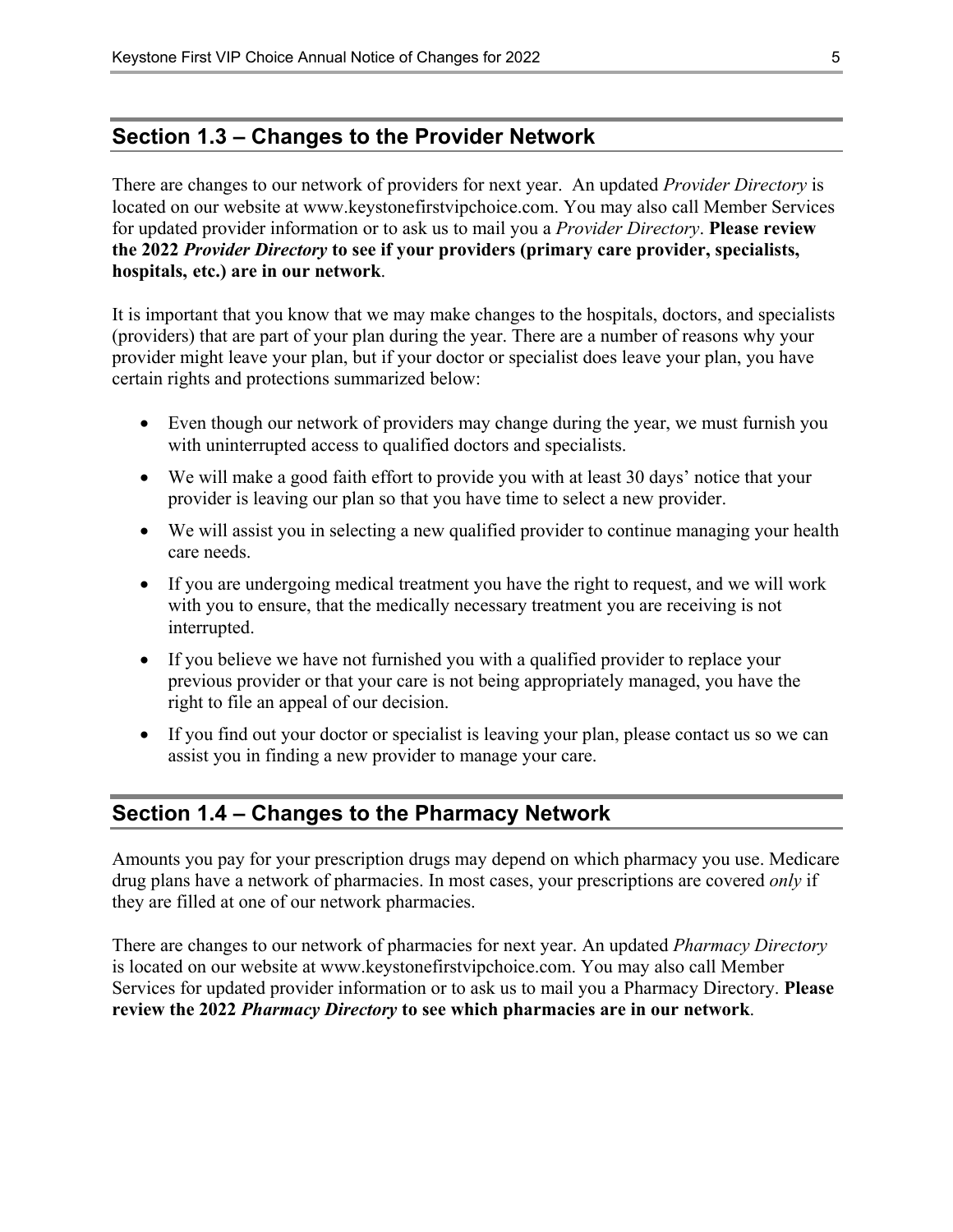## **Section 1.5 – Changes to Benefits and Costs for Medical Services**

Please note that the *Annual Notice of Changes* tells you about changes to your Medicare benefits and costs.

 may also call Member Services to ask us to mail you an *Evidence of Coverage.* We are changing our coverage for certain medical services next year. The information below describes these changes. For details about the coverage and costs for these services, see Chapter 4, *Benefits Chart (what is covered and what you pay)*, in your *2022 Evidence of Coverage.* A copy of the *Evidence of Coverage* is located on our website at [www.keystonefirstvipchoice.com.](http://www.keystonefirstvipchoice.com) You

#### **Opioid treatment program services**

Members of our plan with opioid use disorder (OUD) can receive coverage of services to treat OUD through an Opioid Treatment Program (OTP) which includes the following services:

- U.S. Food and Drug Administration (FDA)-approved opioid agonist and antagonist medication-assisted treatment (MAT) medications.
- Dispensing and administration of MAT medications (if applicable)
- Substance use counseling
- Individual and group therapy
- Toxicology testing
- Intake activities
- Periodic assessments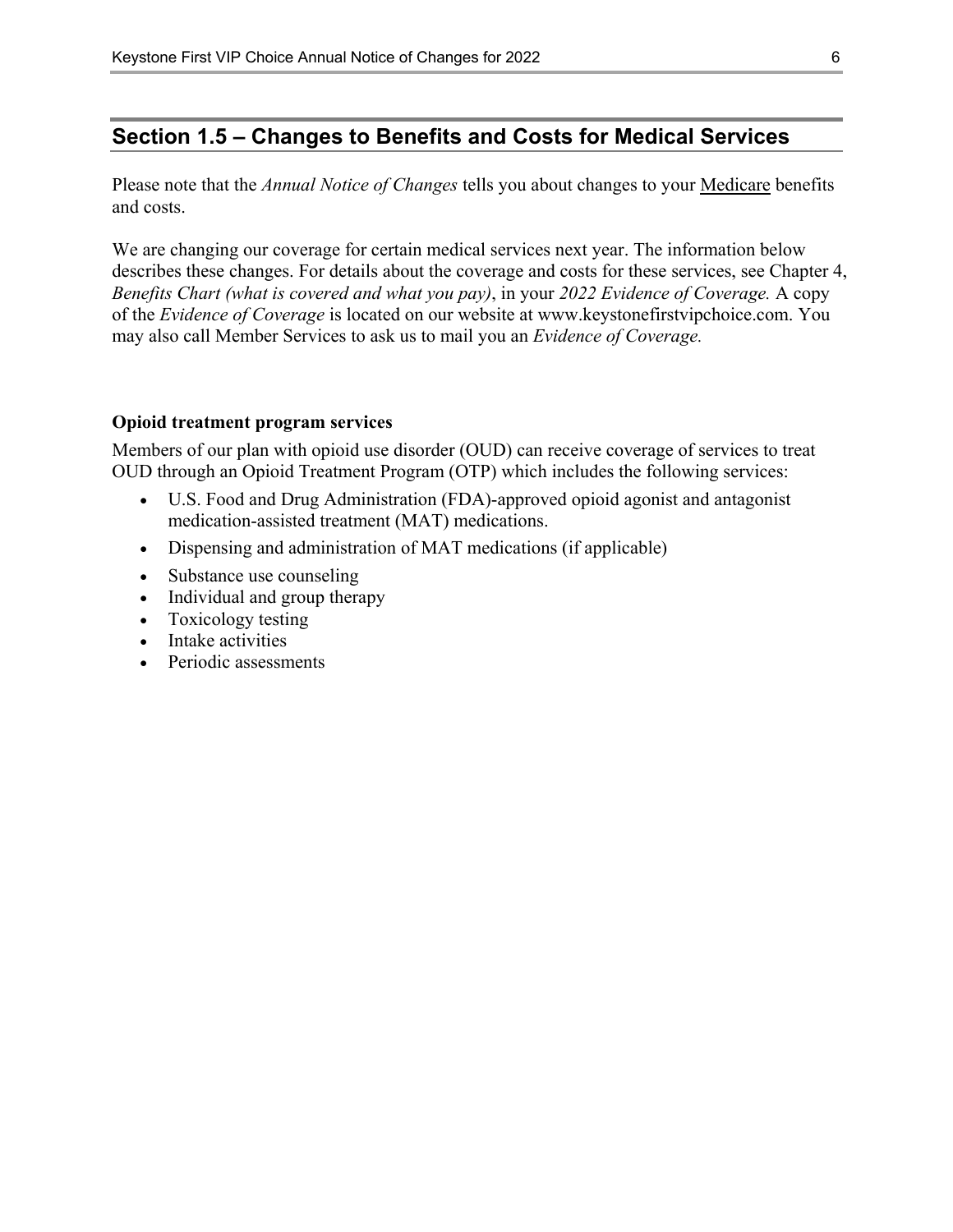| Cost                                                         | 2021 (this year)                                                        | 2022 (next year)                                                                                                          |
|--------------------------------------------------------------|-------------------------------------------------------------------------|---------------------------------------------------------------------------------------------------------------------------|
| <b>Preventive Dental</b><br><b>Services</b>                  | You pay a \$0 copay                                                     | You pay a \$0 copay                                                                                                       |
|                                                              | Dental x-rays (2 per year)                                              | Dental x-rays (4 per year)                                                                                                |
|                                                              |                                                                         | 6 radiograph codes per year.<br>Full mouth series radiograph 1<br>per 60 months. Panoramic<br>radiograph 1 per 60 months. |
| <b>Comprehensive Dental</b><br><b>Services</b>               | You pay a \$0 copay                                                     | You pay a \$0 copay                                                                                                       |
|                                                              | · Periodontics.                                                         | · Periodontics: 1 per 24<br>months, per quadrant.                                                                         |
|                                                              | • Endodontics.                                                          | Debridement once per year.                                                                                                |
|                                                              | Prior authorization is required<br>for periodontics and<br>endodontics. | • Endodontics: 1 per tooth per<br>lifetime.                                                                               |
|                                                              |                                                                         | Service limits apply and prior<br>authorization is required for<br>periodontics and endodontics.                          |
|                                                              |                                                                         |                                                                                                                           |
| <b>Diabetic Supplies and</b><br><b>Services and Diabetic</b> | You pay 20% of the total cost                                           | You pay a \$0 copay for<br>preferred brands                                                                               |
| therapeutic Shoes or<br><b>Inserts</b>                       | Non-preferred brands require<br>prior authorization                     | You pay 20% of the total cost<br>for Non-preferred brands.                                                                |
|                                                              |                                                                         | Non-preferred brands require<br>prior authorization                                                                       |
|                                                              |                                                                         |                                                                                                                           |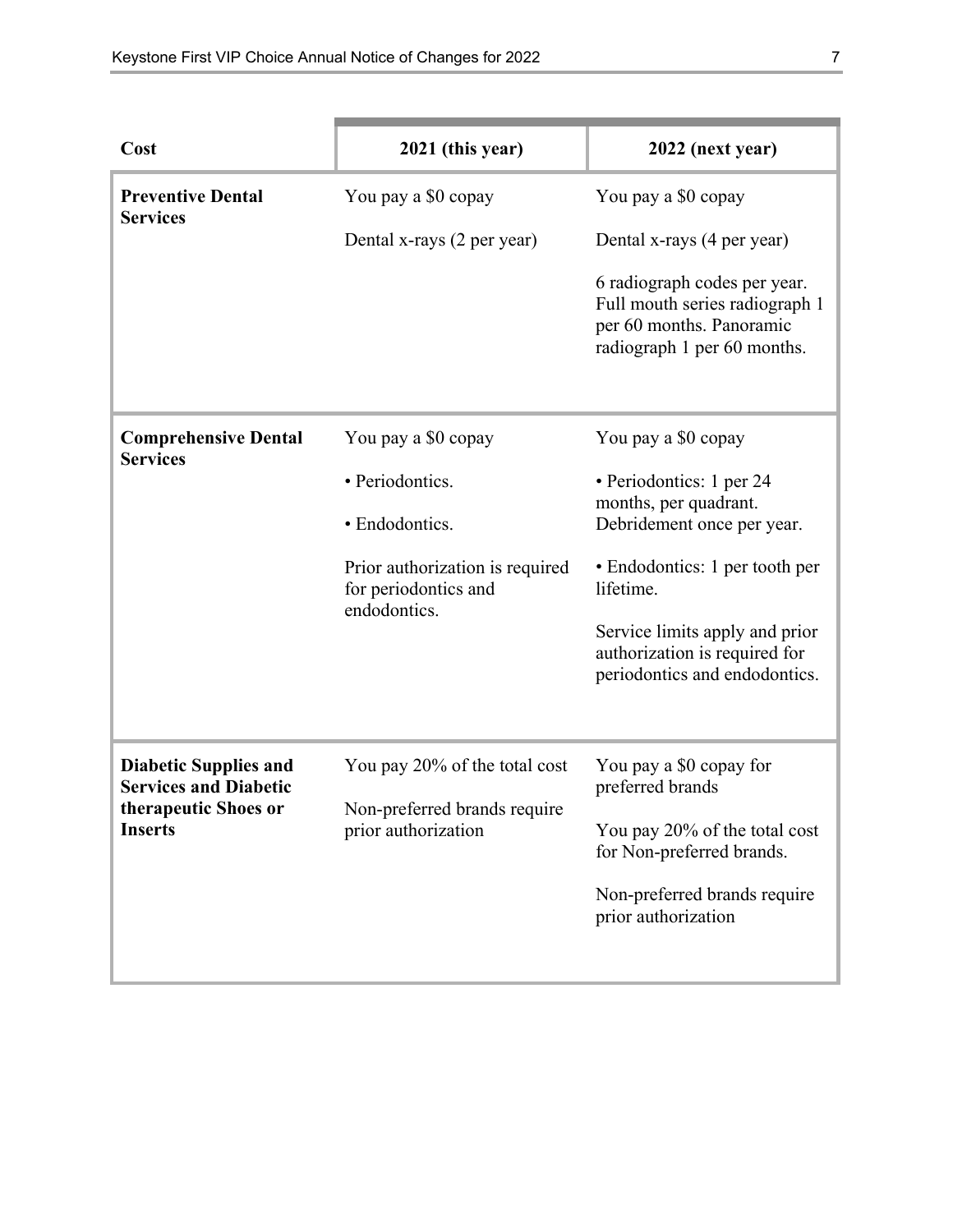| Cost                    | 2021 (this year)                                                                                                    | 2022 (next year)                                                                                                                                                                                                                                                                                                  |
|-------------------------|---------------------------------------------------------------------------------------------------------------------|-------------------------------------------------------------------------------------------------------------------------------------------------------------------------------------------------------------------------------------------------------------------------------------------------------------------|
| <b>Hearing Services</b> | You pay a \$0 copay                                                                                                 | You pay a \$0 copay                                                                                                                                                                                                                                                                                               |
|                         | Hearing aid purchase includes:<br>48 batteries per hearing aid for<br>non-rechargeable models every<br>three years. | Hearing aid purchase includes:<br>80 batteries per aid for non-<br>rechargeable models every<br>three years.                                                                                                                                                                                                      |
|                         | You must receive your care<br>from a network provider                                                               | Benefit does not include or<br>cover any of the following:<br>ear molds, hearing aid<br>accessories, additional<br>provider visits, additional<br>batteries, hearing aids that are<br>not in the applicable<br>TruHearing catalog and costs<br>associated with loss and<br>damage warranty claims.                |
|                         |                                                                                                                     | Costs associated with excluded<br>items are the responsibility of<br>the member and not covered<br>by the plan.                                                                                                                                                                                                   |
|                         |                                                                                                                     | Costs you pay for hearing<br>services, including hearing<br>exam copayments and hearing<br>aid costs, will not count toward<br>your out-of-pocket maximum.                                                                                                                                                        |
|                         |                                                                                                                     | You must see a TruHearing<br>provider to use this benefit.                                                                                                                                                                                                                                                        |
|                         |                                                                                                                     | Each TruHearing-branded<br>hearing aid purchase includes<br>one year of follow-up provider<br>visits for fitting and<br>adjustments. These visits are<br>available for 12 months<br>following TruHearing-branded<br>hearing aid purchase and only<br>with the purchase of a<br>TruHearing-branded hearing<br>aid. |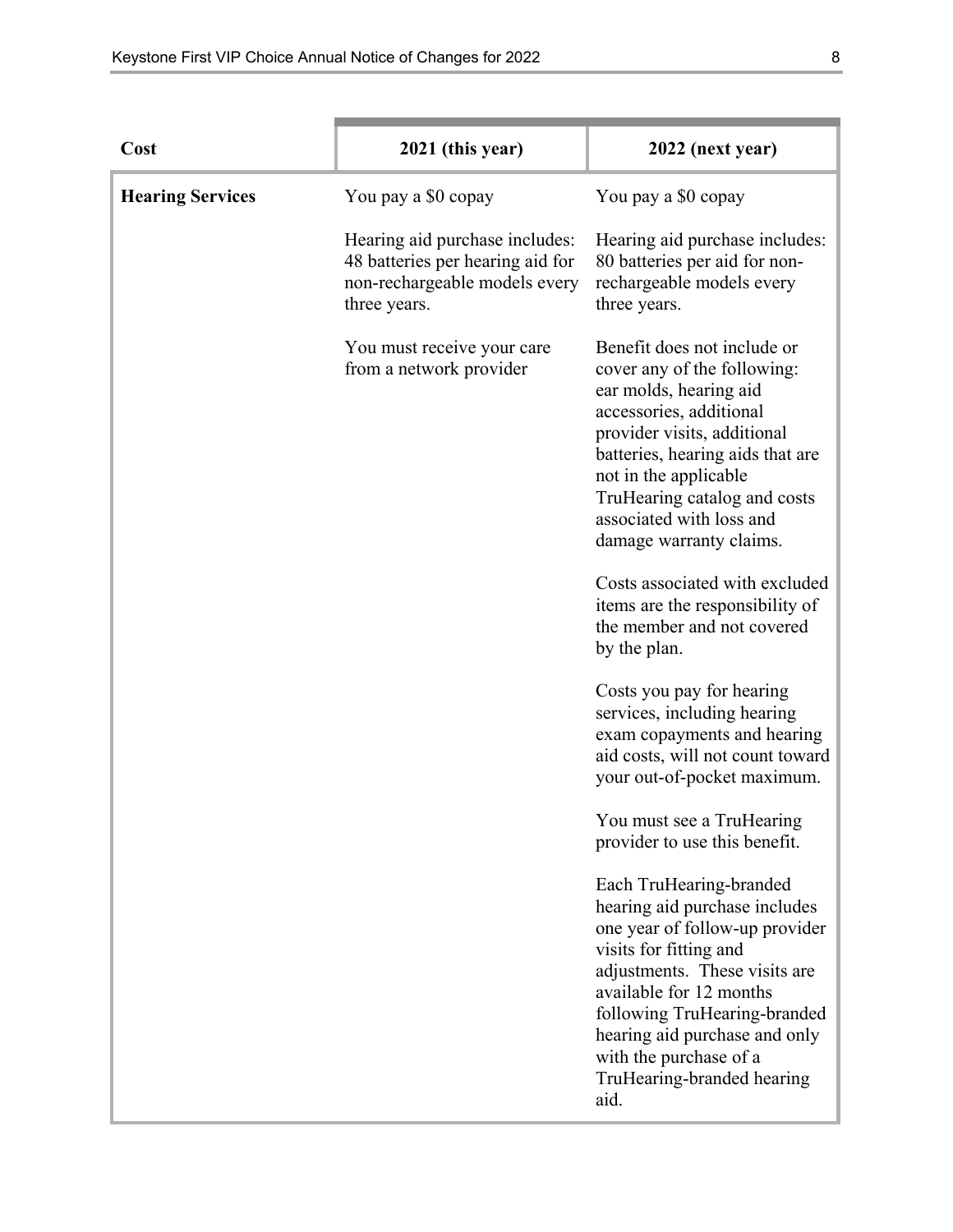| Cost                                   | 2021 (this year)                                                                                                                            | 2022 (next year)                                                                                                                                                                                                                           |
|----------------------------------------|---------------------------------------------------------------------------------------------------------------------------------------------|--------------------------------------------------------------------------------------------------------------------------------------------------------------------------------------------------------------------------------------------|
| <b>Opioid Treatment</b>                | You pay at \$0 copay                                                                                                                        | You pay a \$0 copay                                                                                                                                                                                                                        |
| <b>Program Services</b>                | Prior authorization is required                                                                                                             | Prior authorization is NOT<br>required                                                                                                                                                                                                     |
| <b>Over-the-Counter Items</b><br>(OTC) | You pay a \$0 copay                                                                                                                         | You pay a \$0 copay                                                                                                                                                                                                                        |
|                                        | Benefit includes up to \$365<br>allowance per quarter, which<br>may be spent for over-the-<br>counter items included in the<br>OTC catalog. | Benefit includes up to \$300<br>allowance per quarter, which<br>may be spent for over-the-<br>counter items included in the<br>OTC catalog.                                                                                                |
|                                        | Any unused balance will<br>automatically expire at the end<br>of each quarter or upon<br>disenrollment from the plan.                       | Any unused balance will<br>automatically expire at the end<br>of each quarter or upon<br>disenrollment from the plan                                                                                                                       |
|                                        |                                                                                                                                             | Members may order up to 6<br>products per category per<br>quarter. There is no limit on<br>the number of total items in<br>your order. OTC orders are<br>limited to 3 orders per quarter.<br>Additional limits may apply to<br>some items. |
| <b>Podiatry Services</b>               | Not Covered                                                                                                                                 | You pay a \$0 copay                                                                                                                                                                                                                        |
|                                        |                                                                                                                                             | 6 routine foot care visits every<br>year.                                                                                                                                                                                                  |
|                                        |                                                                                                                                             | Prior authorization is NOT<br>required                                                                                                                                                                                                     |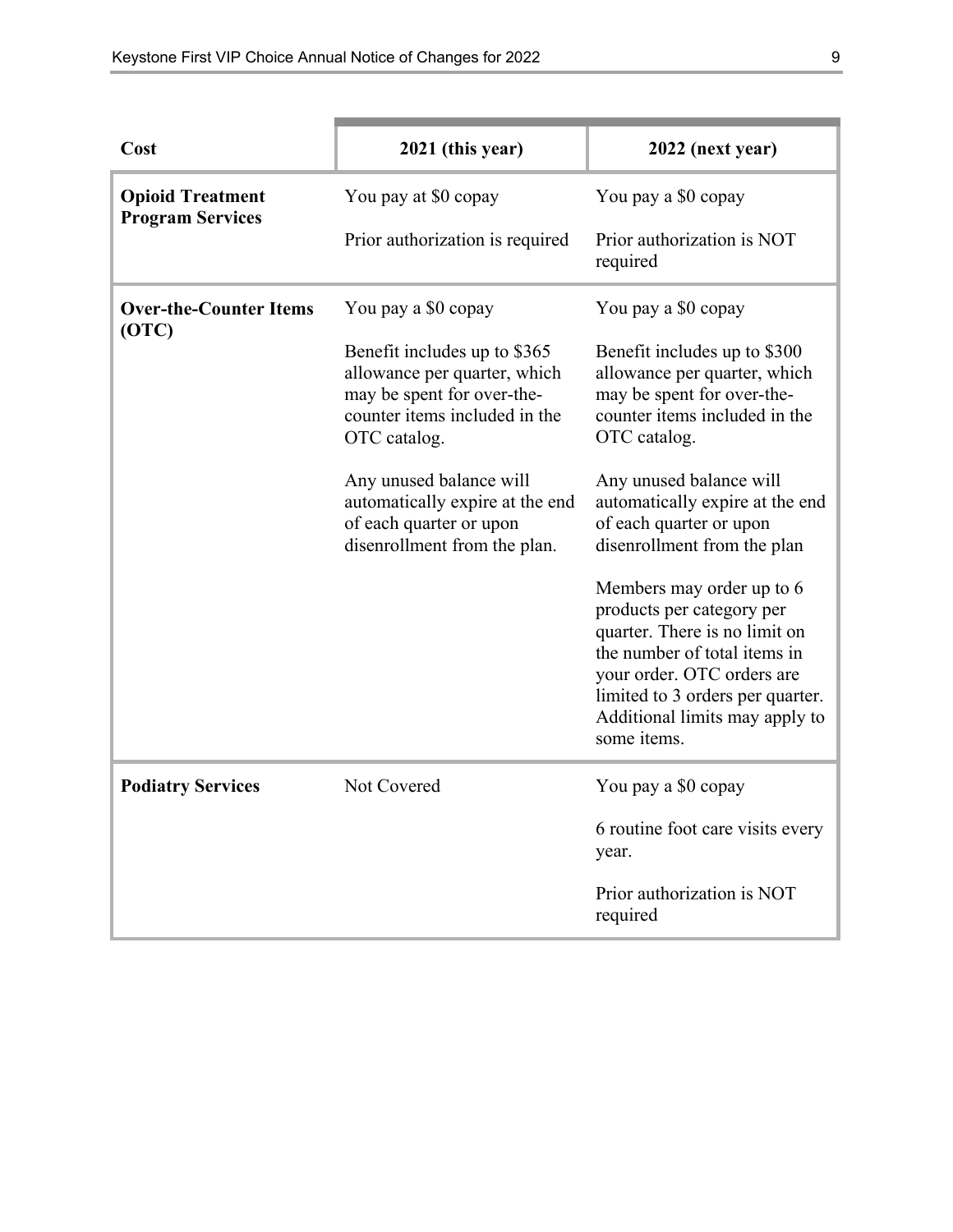# **Section 1.6 – Changes to Part D Prescription Drug Coverage**

#### **Changes to Our Drug List**

Our list of covered drugs is called a Formulary or "Drug List." A copy of our Drug List is provided electronically.

We made changes to our Drug List, including changes to the drugs we cover and changes to the restrictions that apply to our coverage for certain drugs. **Review the Drug List to make sure your drugs will be covered next year and to see if there will be any restrictions.**

If you are affected by a change in drug coverage, you can:

- **Work with your doctor (or other prescriber) and ask the plan to make an exception** to cover the drug.
	- o To learn what you must do to ask for an exception, see Chapter 9 of your *E*v*idence of Coverage* (*What to do if you have a problem or complaint (coverage decisions, appeals, complaints))* or call Member Services.
- **Work with your doctor (or prescriber) to find a different drug** that we cover. You can call Member Services to ask for a list of covered drugs that treat the same medical condition.

In some situations, we are required to cover a temporary supply of a non-formulary drug in the first 90 days of the plan year or the first 90 days of membership to avoid a gap in therapy. (To learn more about when you can get a temporary supply and how to ask for one, see Chapter 5, Section 5.2 of the *Evidence of Coverage.*) During the time when you are getting a temporary supply of a drug, you should talk with your doctor to decide what to do when your temporary supply runs out. You can either switch to a different drug covered by the plan or ask the plan to make an exception for you and cover your current drug.

**If you received a permission from us in 2021 to use a medication that is not on our formulary, known as a formulary exception, you can continue to use that medication in 2022 as long as your provider prescribes it for you. If you were prescribed a maintenance medication that had specific requirements that you met or were given permission from us to use in 2021, known as a coverage determination, you can continue to use this medication in 2022, as long as your provider prescribes it for you. However, if you received a coverage determination for a non-maintenance medication in 2021, and your provider prescribes it again in 2022, you or your provider will need to file a coverage determination request to determine if it is appropriate for you to use the medication in 2022. Your plan will notify you if any medications you are prescribed require you to make a new coverage determination request.**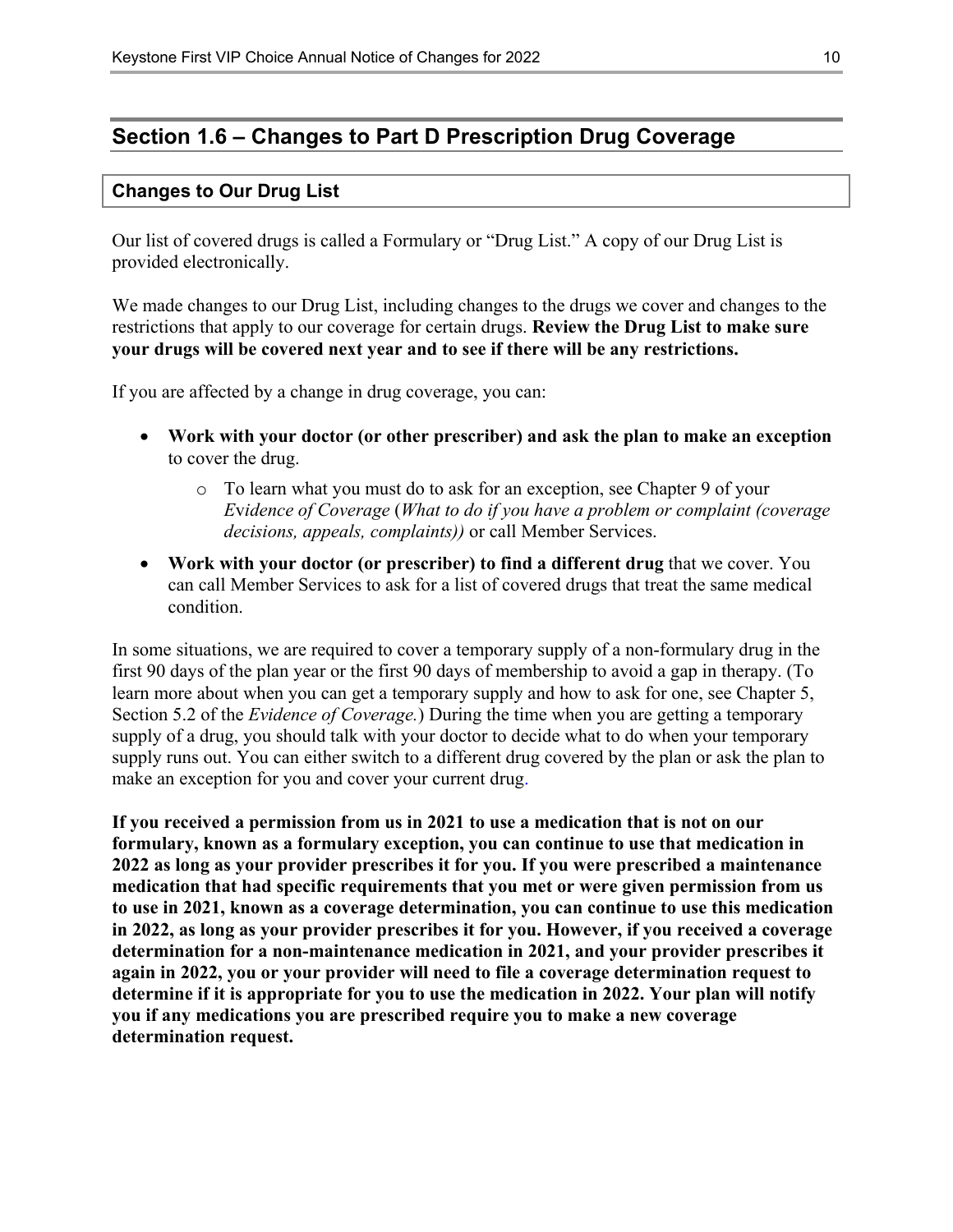Most of the changes in the Drug List are new for the beginning of each year. However, during the year, we might make other changes that are allowed by Medicare rules.

When we make these changes to the Drug List during the year, you can still work with your doctor (or other prescriber) and ask us to make an exception to cover the drug. We will also continue to update our online Drug List as scheduled and provide other required information to reflect drug changes. (To learn more about changes we may make to the Drug List, see Chapter 5, Section 6 of the *Evidence of Coverage*.)

#### **Changes to Prescription Drug Costs**

*Note:* If you are in a program that helps pay for your drugs ("Extra Help"), **the information about costs for Part D prescription drugs does not apply to you.** We have included a separate insert, called the "Evidence of Coverage Rider for People Who Get Extra Help Paying for Prescription Drugs" (also called the "Low Income Subsidy Rider" or the "LIS Rider"), which tells you about your drug costs. Because you receive "Extra Help" and didn't receive this insert with this packet, please call Member Services and ask for the "LIS Rider."

There are four "drug payment stages." How much you pay for a Part D drug depends on which drug payment stage you are in. (You can look in Chapter 6, Section 2 of your *Evidence of Coverage* for more information about the stages.)

The information below shows the changes for next year to the first two stages – the Yearly Deductible Stage and the Initial Coverage Stage. (Most members do not reach the other two stages – the Coverage Gap Stage or the Catastrophic Coverage Stage. To get information about your costs in these stages, look in your *Summary of Benefits* or at Chapter 6, Sections 6 and 7, in the *Evidence of Coverage*.)

| <b>Stage</b>                                                                                                                                                       | 2021 (this year)                                                                                            | 2022 (next year)                                                                                                                                                                                    |
|--------------------------------------------------------------------------------------------------------------------------------------------------------------------|-------------------------------------------------------------------------------------------------------------|-----------------------------------------------------------------------------------------------------------------------------------------------------------------------------------------------------|
| <b>Stage 1: Yearly Deductible</b><br><b>Stage</b><br>During this stage, you pay the<br>full cost of your drugs until you<br>have reached the yearly<br>deductible. | Your deductible amount is<br>either \$0 or \$445,<br>depending on the level of<br>"Extra Help" you receive. | Your deductible amount is<br>either $$0$ or $$480$ ,<br>depending on the level of<br>"Extra Help" you receive.<br>(Look at the separate insert,<br>the "LIS Rider," for your<br>deductible amount.) |

#### **Changes to the Deductible Stage**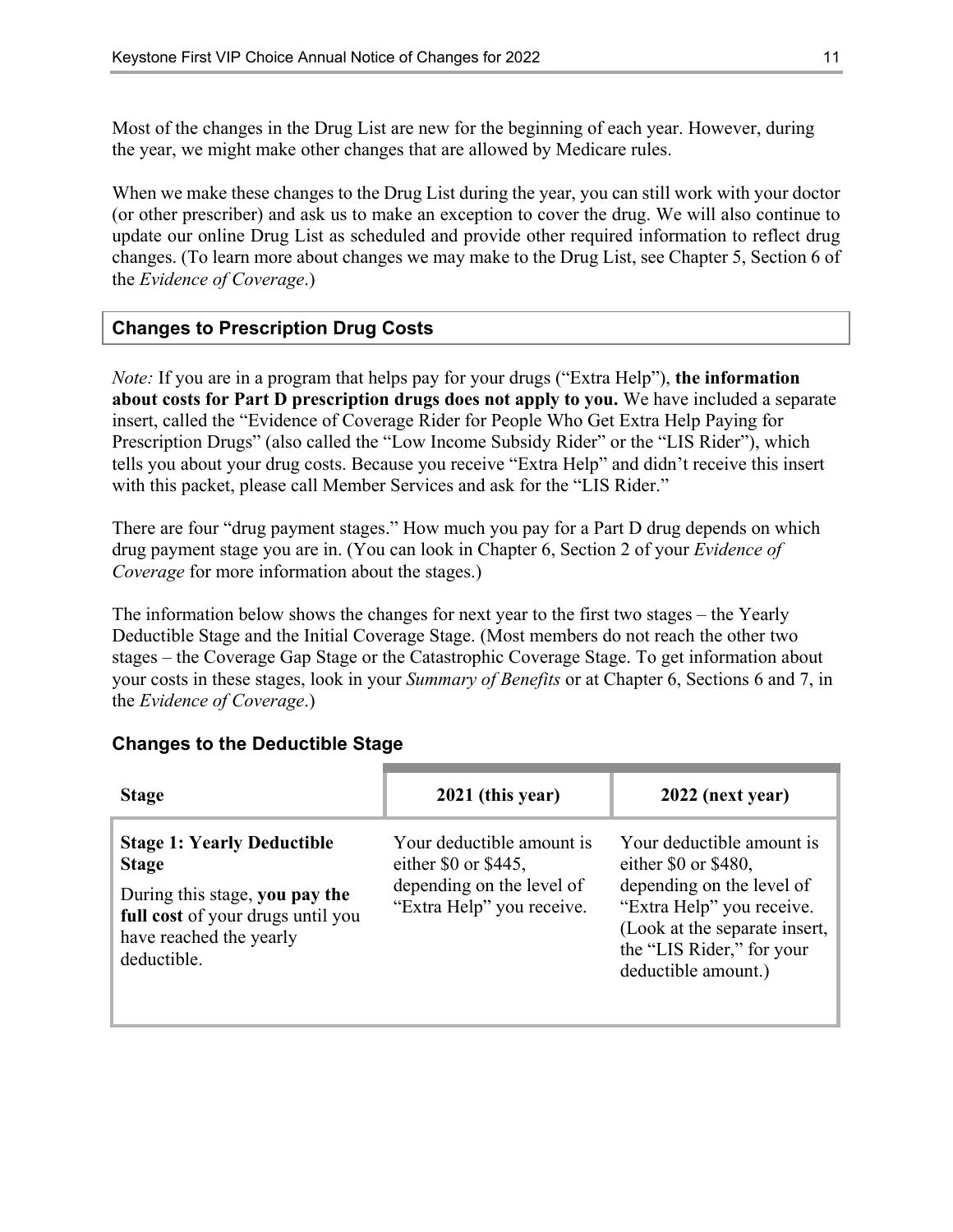#### **Changes to Your Cost Sharing in the Initial Coverage Stage**

To learn how copayments and coinsurance work, look at Chapter 6, Section 1.2, *Types of out-ofpocket costs you may pay for covered drugs* in your *Evidence of Coverage*.

| <b>Stage</b>                                                                                                                                                                                                                                                                                                                                                                                                                                                                                                                                                                                                                                                                                                                                                                                                        | 2021 (this year)                                                                                                                                                                                                                                                                                                                                                                                            | 2022 (next year)                                                                                                                                                                                                                                                                                                                                                                                                           |
|---------------------------------------------------------------------------------------------------------------------------------------------------------------------------------------------------------------------------------------------------------------------------------------------------------------------------------------------------------------------------------------------------------------------------------------------------------------------------------------------------------------------------------------------------------------------------------------------------------------------------------------------------------------------------------------------------------------------------------------------------------------------------------------------------------------------|-------------------------------------------------------------------------------------------------------------------------------------------------------------------------------------------------------------------------------------------------------------------------------------------------------------------------------------------------------------------------------------------------------------|----------------------------------------------------------------------------------------------------------------------------------------------------------------------------------------------------------------------------------------------------------------------------------------------------------------------------------------------------------------------------------------------------------------------------|
| <b>Stage 2: Initial Coverage Stage</b><br>Once you pay the yearly<br>deductible, you move to the<br>Initial Coverage Stage. During<br>this stage, the plan pays its share<br>of the cost of your drugs and you<br>pay your share of the cost.<br>The costs in this row are for a<br>one-month $(30$ -day) supply when<br>you fill your prescription at a<br>network pharmacy that provides<br>standard cost sharing. For<br>information about the costs for a<br>long-term supply; at a network<br>pharmacy that offers preferred<br>cost sharing; or for mail-order<br>prescriptions, look in Chapter 6,<br>Section 5 of your Evidence of<br>Coverage.<br>We changed the tier for some of<br>the drugs on our Drug List. To<br>see if your drugs will be in a<br>different tier, look them up on the<br>Drug List. | Your cost for a one-month<br>supply filled at a network<br>pharmacy with standard<br>cost sharing:<br>Generic (Tier 1): You pay<br>\$0, \$1.30, or \$3.70 per<br>prescription.<br><b>Brand (Tier 2):</b><br>You pay \$0, \$4.00, or<br>\$9.20 per prescription<br>Once you have paid \$6,550<br>out-of-pocket for Part D<br>drugs, you will move to the<br>next stage (the Catastrophic<br>Coverage Stage). | Your cost for a one-month<br>supply filled at a network<br>pharmacy with standard<br>cost sharing:<br>Generic (Tier 1): You pay<br>\$0, \$1.35, or \$3.95 per<br>prescription.<br><b>Generic and Brand</b><br>(Tier 2): You pay \$0,<br>\$4.00, or \$9.85 per<br>prescription<br>Once you have paid \$7,050<br>out-of-pocket for Part D<br>drugs, you will move to the<br>next stage (the Catastrophic<br>Coverage Stage). |

#### **Changes to the Coverage Gap and Catastrophic Coverage Stages**

The Coverage Gap Stage and the Catastrophic Coverage Stage are two other drug coverage stages for people with high drug costs. **Most members do not reach either stage**. For information about your costs in these stages, look at your *Summary of Benefits* or at Chapter 6, Sections 6 and 7, in your *Evidence of Coverage*.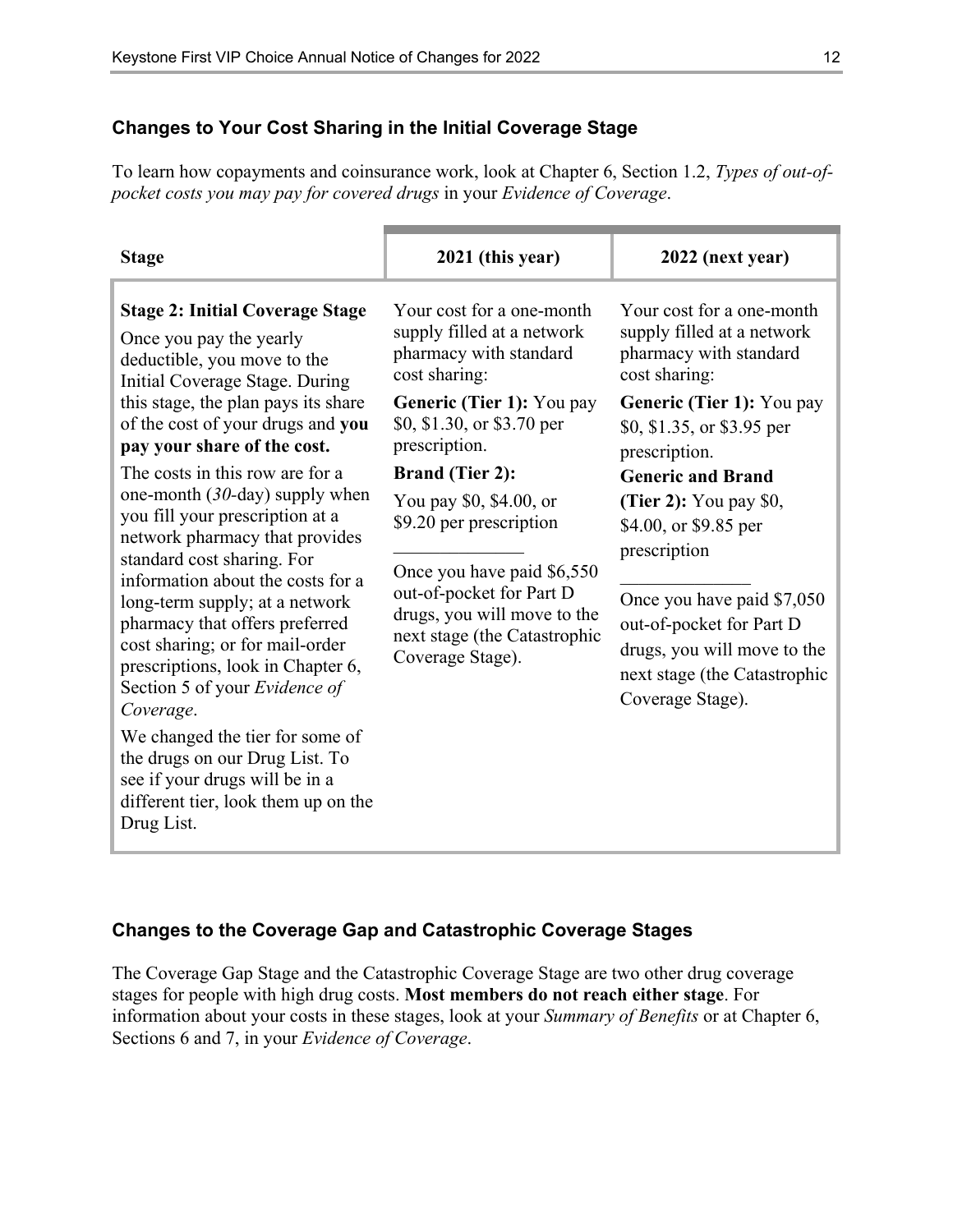# **SECTION 2 Deciding Which Plan to Choose**

# **Section 2.1 – If you want to stay in Keystone First VIP Choice**

**To stay in our plan you don't need to do anything.** If you do not sign up for a different plan or change to Original Medicare by December 7, you will automatically be enrolled in our Keystone First VIP Choice.

# **Section 2.2 – If you want to change plans**

We hope to keep you as a member next year but if you want to change for 2022 follow these steps:

#### **Step 1: Learn about and compare your choices**

- You can join a different Medicare health plan,
- *-- OR*-- You can change to Original Medicare. If you change to Original Medicare, you will need to decide whether to join a Medicare drug plan.

To learn more about Original Medicare and the different types of Medicare plans, read the *Medicare & You 2022* handbook, call your State Health Insurance Assistance Program (see Section 4), or call Medicare (see Section 6.2).

You can also find information about plans in your area by using the Medicare Plan Finder on the Medicare website. Go to [www.medicare.gov/plan-compare.](http://www.medicare.gov/plan-compare) **Here, you can find information about costs, coverage, and quality ratings for Medicare plans.** 

#### **Step 2: Change your coverage**

- To **change to a different Medicare health plan**, enroll in the new plan. You will automatically be disenrolled from Keystone First VIP Choice.
- To **change to Original Medicare with a prescription drug plan,** enroll in the new drug plan. You will automatically be disenrolled from Keystone First VIP Choice.
- To **change to Original Medicare without a prescription drug plan**, you must either:
	- o Send us a written request to disenroll. Contact Member Services if you need more information on how to do this (phone numbers are in Section 6.1 of this booklet).
	- o  *or –* Contact **Medicare**, at 1-800-MEDICARE (1-800-633-4227), 24 hours a day, 7 days a week, and ask to be disenrolled. TTY users should call 1-877-486-2048.

If you switch to Original Medicare and do **not** enroll in a separate Medicare prescription drug plan, Medicare may enroll you in a drug plan unless you have opted out of automatic enrollment.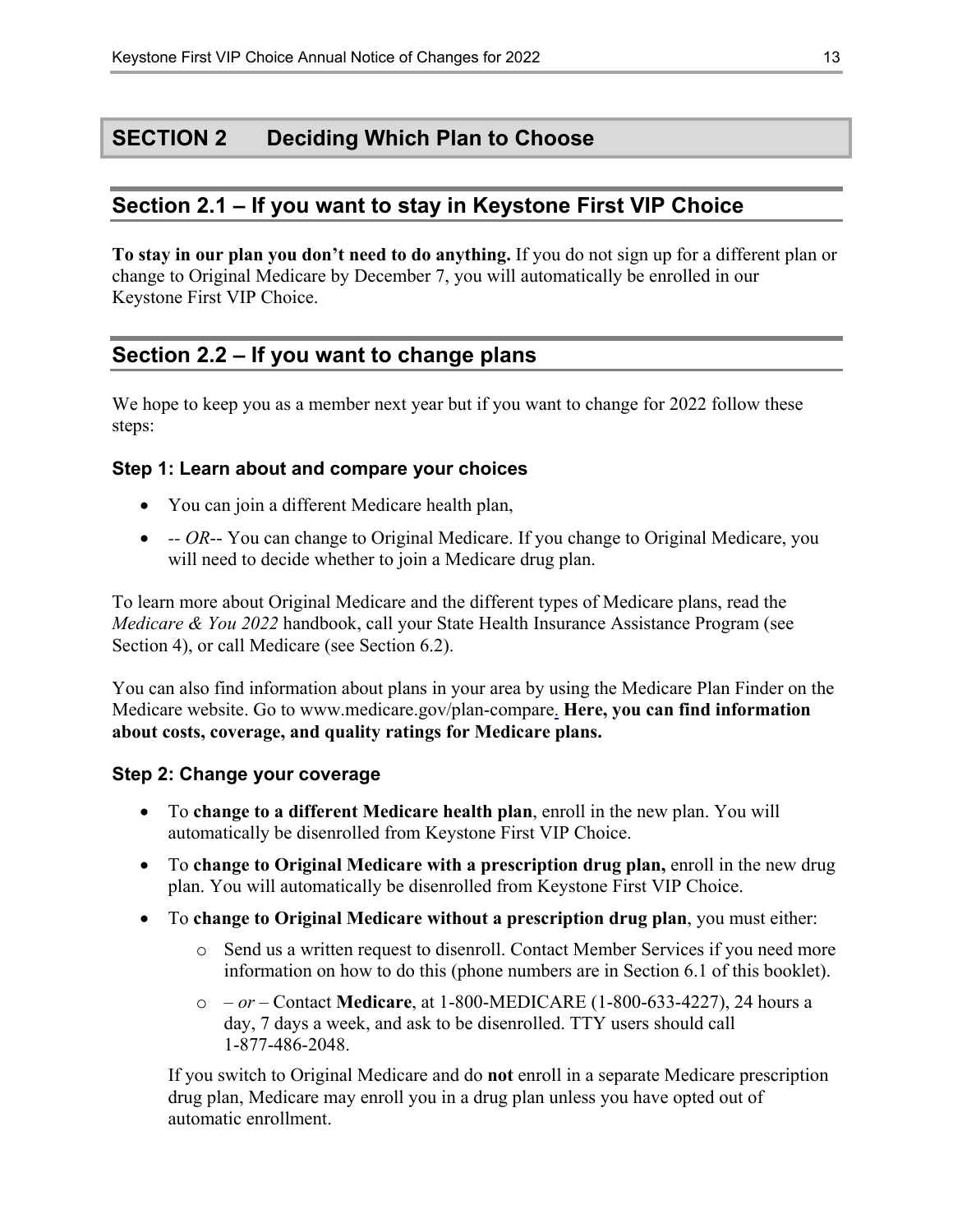# **SECTION 3 Changing Plans**

If you want to change to a different plan or Original Medicare for next year, you can do it from **October 15 until December 7**. The change will take effect on January 1, 2022.

#### **Are there other times of the year to make a change?**

In certain situations, changes are also allowed at other times of the year. For example, people with Medicaid, those who get "Extra Help" paying for their drugs, those who have or are leaving employer coverage, and those who move out of the service area may be allowed to make a change at other times of the year.

If you enrolled in a Medicare Advantage plan for January 1, 2022, and don't like your plan choice, you can switch to another Medicare health plan (either with or without Medicare prescription drug coverage) or switch to Original Medicare (either with or without Medicare prescription drug coverage) between January 1 and March 31, 2022. For more information, see Chapter 10, Section 2.3 of the *Evidence of Coverage*.

# **SECTION 4 Programs That Offer Free Counseling about Medicare and Medicaid**

The State Health Insurance Assistance Program (SHIP) is a government program with trained counselors in every state. In Pennsylvania, the SHIP is called PA MEDI.

PA MEDI is independent (not connected with any insurance company or health plan). It is a state program that gets money from the Federal government to give **free** local health insurance counseling to people with Medicare. PA MEDI counselors can help you with your Medicare questions or problems. They can help you understand your Medicare plan choices and answer questions about switching plans. You can call PA MEDI at 1-800-783-7067 (TTY 711). You can learn more about PA MEDI by visiting their website ([https://www.aging.pa.gov\)](https://www.aging.pa.gov).

For questions about your Pennsylvania Medical Assistance benefits, contact The Office of Medical Assistance Programs (OMAP) at 1-800-692-7462 (TTY 711) between 8:30 a.m. and 4:45 p.m. Monday – Friday. Ask how joining another plan or returning to Original Medicare affects how you get your Pennsylvania Medical Assistance coverage.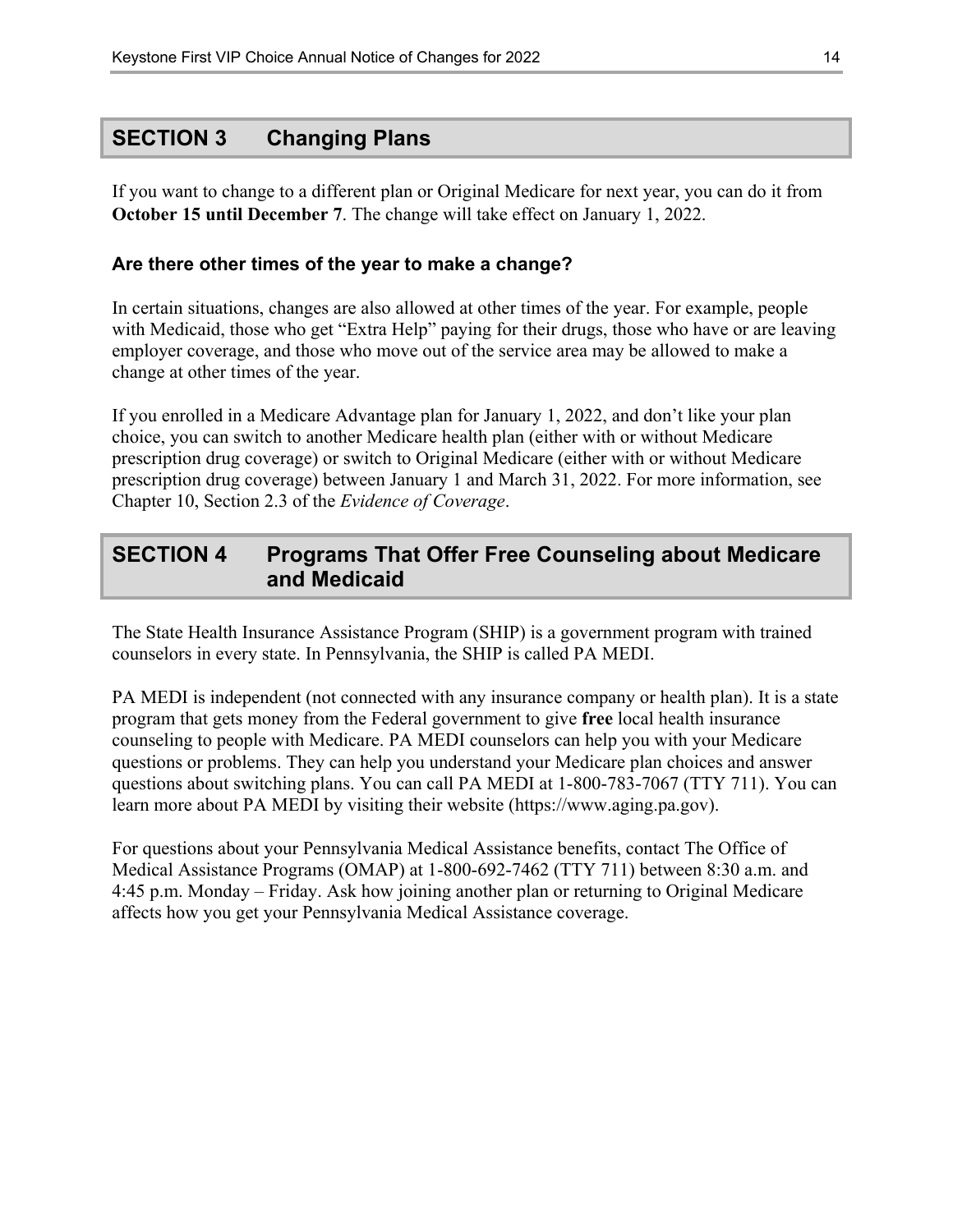# **SECTION 5 Programs That Help Pay for Prescription Drugs**

You may qualify for help paying for prescription drugs. Below we list different kinds of help:

- **"Extra Help" from Medicare.** Because you have Medicaid, you are already enrolled in "Extra Help," also called the Low Income Subsidy. "Extra Help" pays some of your prescription drug premiums, annual deductibles and coinsurance. Because you qualify, you do not have a coverage gap or late enrollment penalty. If you have questions about "Extra Help", call:
	- $\circ$  1-800-MEDICARE (1-800-633-4227). TTY users should call 1-877-486-2048, 24 hours a day/7 days a week;
	- o The Social Security Office at 1-800-772-1213 between 8 am and 7 pm, Monday through Friday. TTY users should call, 1-800-325-0778 (applications); or
	- o Your State Medicaid Office (applications).
- **Help from your state's pharmaceutical assistance program.** Pennsylvania has a program called PACE/PACENET that helps people pay for prescription drugs based on their financial need, age, or medical condition*.* To learn more about the program, check with your State Health Insurance Assistance Program (the name and phone numbers for this organization are in Section 4 of this booklet)*.*
- **Prescription Cost-sharing Assistance for Persons with HIV/AIDS.** The AIDS Drug Assistance Program (ADAP) helps ensure that ADAP-eligible individuals living with HIV/AIDS have access to life-saving HIV medications. Individuals must meet certain criteria, including proof of State residence and HIV status, low income as defined by the State, and uninsured/under-insured status. Medicare Part D prescription drugs that are also covered by ADAP qualify for prescription cost-sharing assistance through the Special Pharmaceutical Benefits Program (SPBP)*.* For information on eligibility criteria, covered drugs, or how to enroll in the program, please call: Phone: 1-800-922-9384, Fax: 1-888-656-0372, E-mail: [spbp@pa.gov o](mailto:spbp@pa.gov)r by mail at:

 PA Department of Health Special Pharmaceutical Benefits Program P.O. Box 8808 Harrisburg, PA 17105-8808

# **SECTION 6 Questions?**

# **Section 6.1 – Getting Help from Keystone First VIP Choice**

Questions? We're here to help. Please call Member Services at 1-800-450-1166*.* (TTY only, call 711.) We are available for phone calls from October 1 – March 31: 8 a.m. – 8 p.m., seven days a week and from April 1 – September 30: 8 a.m. – 8 p.m., Monday through Friday. Calls to these numbers are free.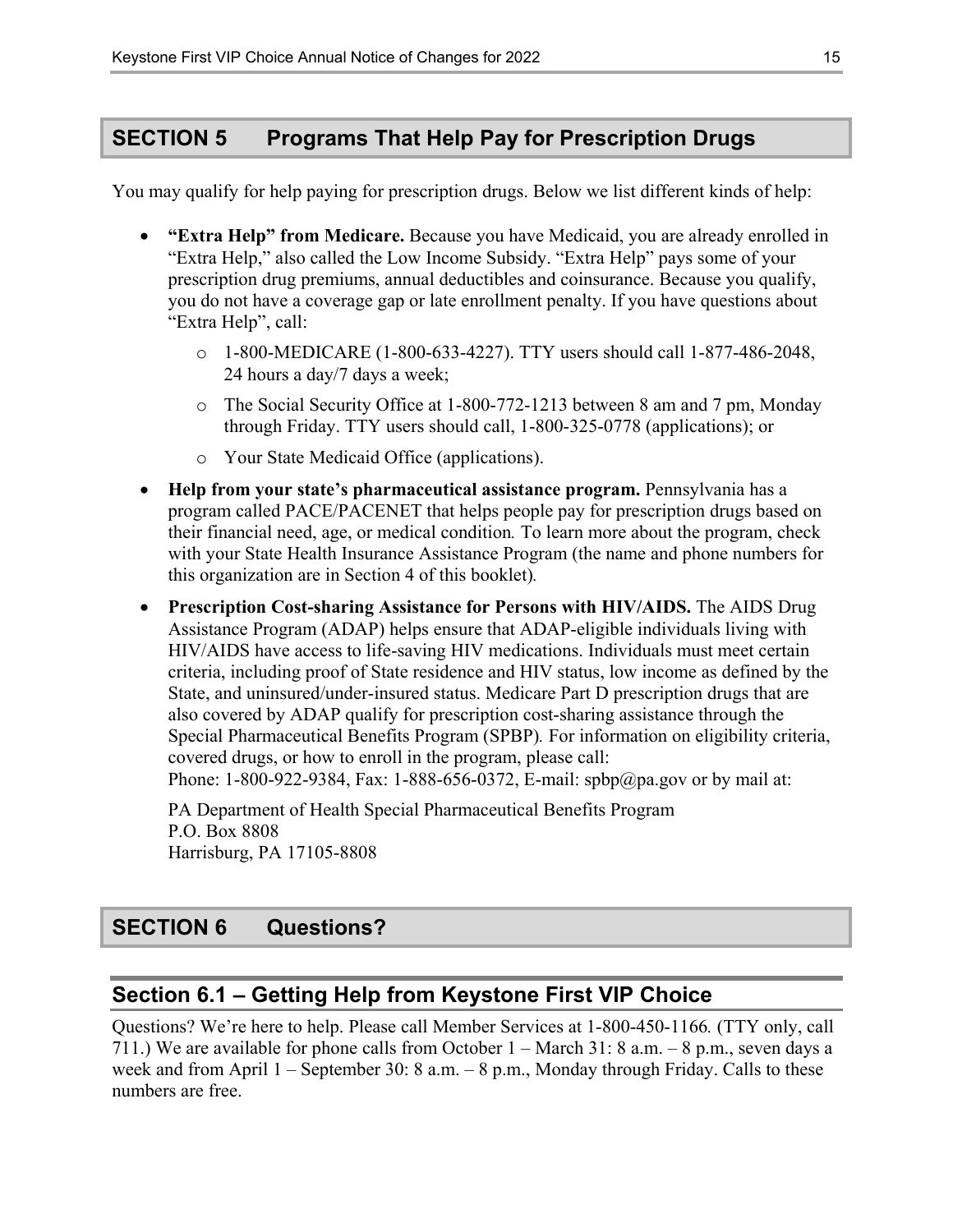## **Read your 2022** *Evidence of Coverage* **(it has details about next year's benefits and costs)**

This *Annual Notice of Changes* gives you a summary of changes in your benefits and costs for 2022. For details, look in the 2022 *Evidence of Coverage* for Keystone First VIP Choice*.* The *Evidence of Coverage* is the legal, detailed description of your plan benefits. It explains your rights and the rules you need to follow to get covered services and prescription drugs. A copy of the *Evidence of Coverage* is located on our website at [www.keystonefirstvipchoice.com.](http://www.keystonefirstvipchoice.com) You may also call Member Services to ask us to mail you an *Evidence of Coverage*.

## **Visit our Website**

You can also visit our website at [www.keystonefirstvipchoice.com.](http://www.keystonefirstvipchoice.com) As a reminder, our website has the most up-to-date information about our provider network (*Provider Directory*) and our list of covered drugs (Formulary/Drug List).

# **Section 6.2 – Getting Help from Medicare**

To get information directly from Medicare:

#### **Call 1-800-MEDICARE (1-800-633-4227)**

You can call 1-800-MEDICARE (1-800-633-4227), 24 hours a day, 7 days a week. TTY users should call 1-877-486-2048.

#### **Visit the Medicare Website**

You can visit the Medicare website ([www.medicare.gov\)](http://www.medicare.gov). It has information about cost, coverage, and quality ratings to help you compare Medicare health plans. You can find information about plans available in your area by using the Medicare Plan Finder on the Medicare website. (To view the information about plans, go to [www.medicare.gov/plan-compare](http://www.medicare.gov/plan-compare)).

#### **Read** *Medicare & You 2022*

You can read the *Medicare & You 2022* handbook. Every year in the fall, this booklet is mailed to people with Medicare. It has a summary of Medicare benefits, rights and protections, and answers to the most frequently asked questions about Medicare. If you don't have a copy of this booklet, you can get it at the Medicare website [\(www.medicare.gov\)](http://www.medicare.gov) or by calling 1-800-MEDICARE (1-800-633-4227), 24 hours a day, 7 days a week. TTY users should call 1-877-486-2048.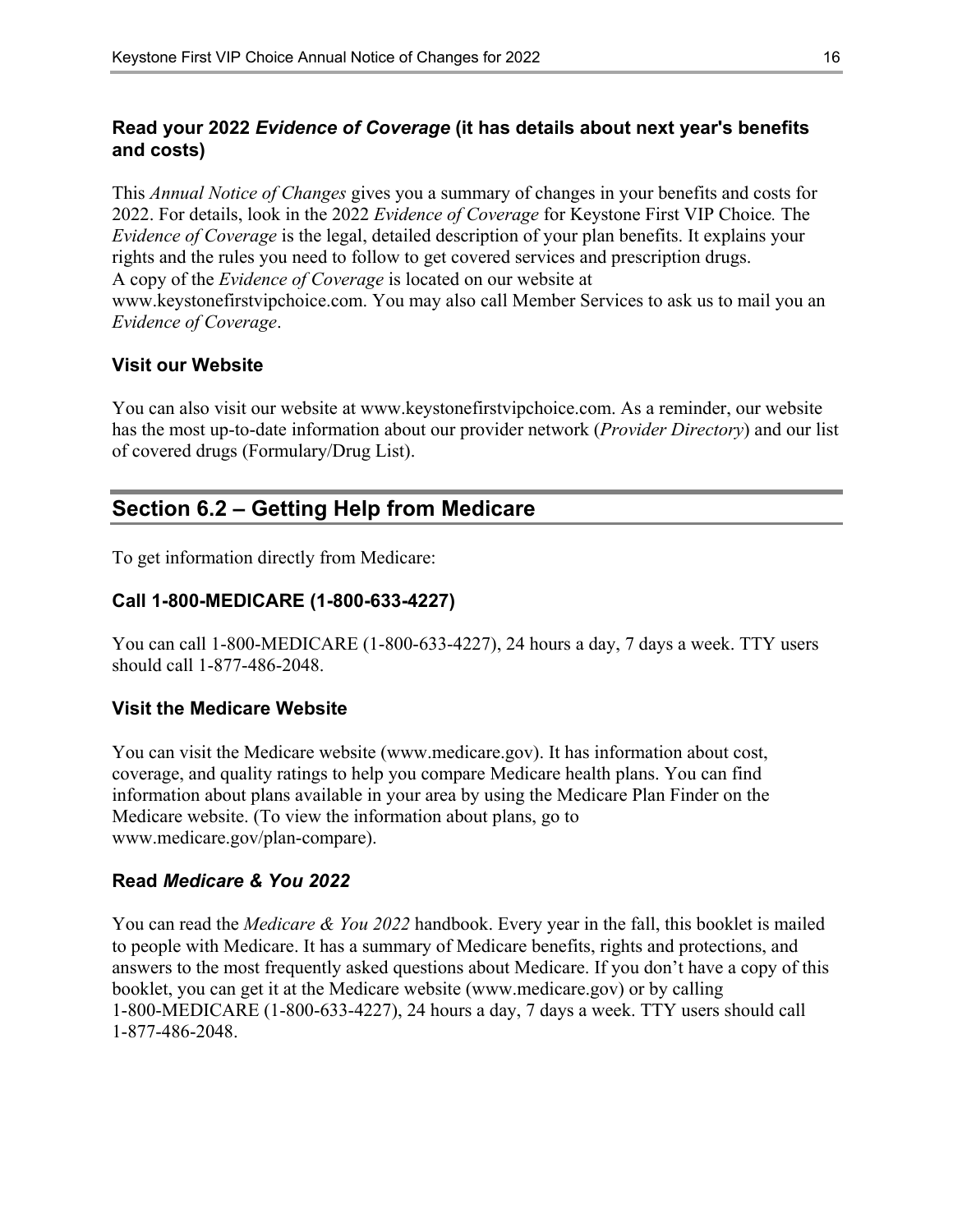# **Section 6.3 – Getting Help from Medicaid**

To get information from Pennsylvania Medical Assistance (Medicaid), you can call the Office of Medical Assistance at 1-800-692-7462. TTY users should call 711.